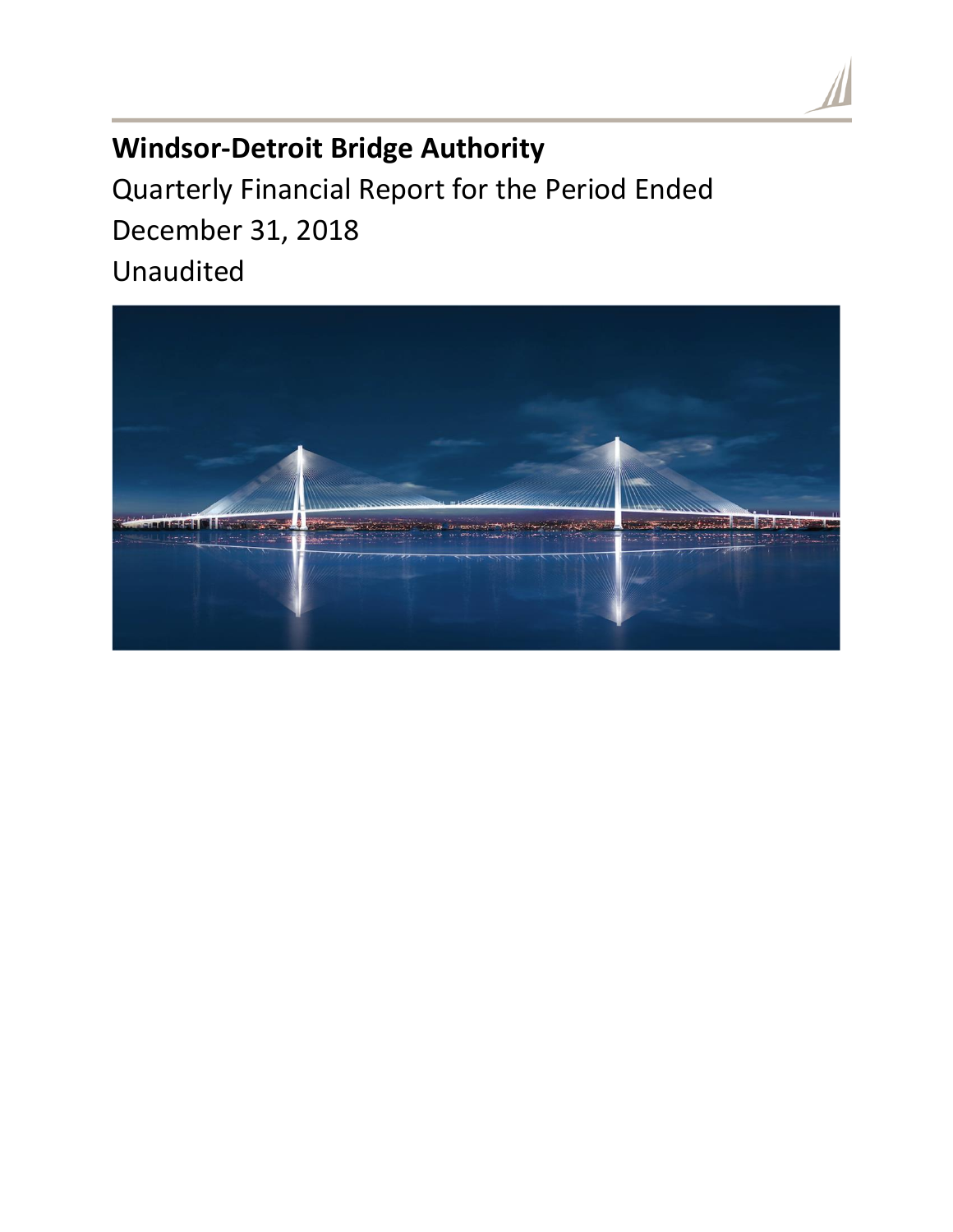## MANDATE

The Windsor-Detroit Bridge Authority (WDBA), established on October 9, 2012, by Letters Patent pursuant to the International Bridges and Tunnels Act, is a Schedule III, Part I non-agent parent Crown Corporation responsible for carrying out the obligations of the Crossing Authority as a party to the 2012 Canada-Michigan Crossing Agreement. Its mandate is to construct and operate the Gordie Howe International Bridge project (formerly known as the New International Trade Crossing and the Detroit River International Crossing), and to do so directly or under one or more public-private partnership (P3) agreements with one or more private sector concessionaires procured through a competitive procurement process as contemplated by the Crossing Agreement.

In June 2012, the Government of Canada and Michigan set out the governance framework for WDBA and outlined the roles and responsibilities of the key parties involved in the Gordie Howe International Bridge project. The Crossing Agreement, signed between Canada, WDBA and Michigan (the State of Michigan, the Michigan Department of Transportation and the Michigan Strategic Fund) assumes that Canada will fund the entire project.

The Crossing Agreement also established the International Authority (IA), a legal entity separate and distinct from WDBA. The IA is empowered to approve land acquisitions in the State of Michigan, leases of land in Michigan, as well as the Request for Qualifications, Request for Proposal and the Public-Private Agreement with respect to the Gordie Howe International Bridge project. The IA also has certain oversight responsibilities. These are to maintain on-going monitoring of compliance by WDBA with the Crossing Agreement and the Concessionaire with the Public-Private Agreement. WDBA is required by the Crossing Agreement to fund the activities of the IA.

# OVERVIEW OF THE GORDIE HOWE INTERNATIONAL BRIDGE PROJECT

The Windsor-Detroit trade corridor is the busiest border crossing between the U.S. and Canada. The Gordie Howe International Bridge project will address current constraints with existing crossing capacity and will accommodate future trade and travel demand to provide needed capacity as well as system redundancy (i.e. overflow capacity and choice of crossings) in the Windsor-Detroit Region, and flexibility to stream traffic to improve border processing. The project has four major components:

- Bridge a six-lane cable-stayed bridge with a span of 850 metres across the Detroit River.
- Canadian Port of Entry (POE) a 53 hectare site that will house passenger, commercial and animal customs and border processing, tolling, and maintenance facilities.
- U.S. POE a 68 hectare site and of similar scale to the Canadian Port of Entry, but without toll collection facilities.
- Michigan Interchange with Interstate 75 (I-75) consists of the primary connecting overpasses and ramps to and from the U.S. Port of Entry and associated local road improvements.

Prior to the third quarter of 2018-19, the primary focus of WDBA was finalizing the P3 procurement process. On July 5th, 2018, WDBA announced the selection of the preferred proponent to design, build, finance, operate and maintain the Gordie Howe International Bridge Project. The successful proponent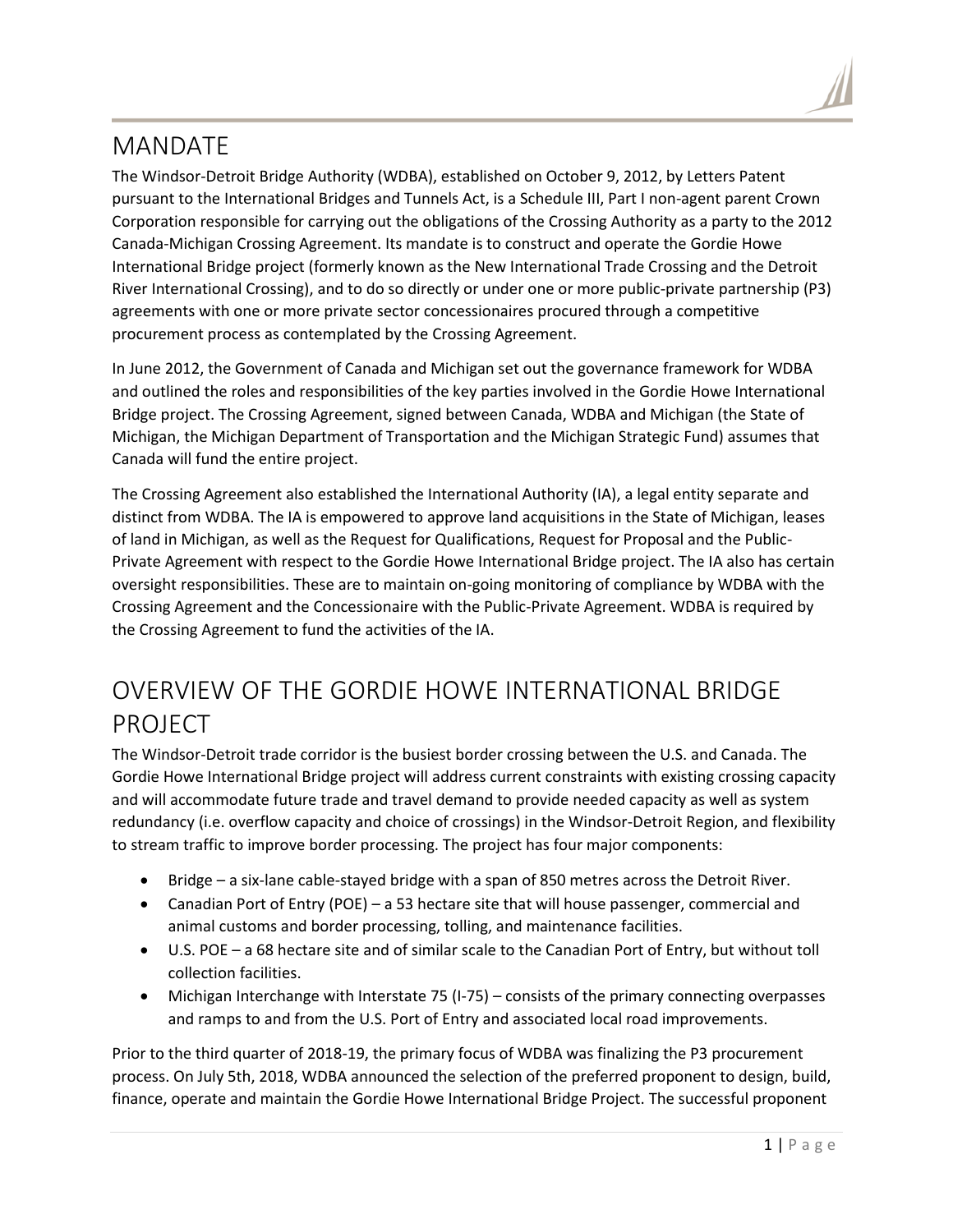was the Bridging North America (BNA) consortium. On September 28th, 2018, WDBA and BNA reached financial close, signing the Project Agreement (PA) between WDBA and BNA. Prior to financial close WDBA and BNA separately signed the Early Work agreement, under which BNA has commenced certain start-up activities.

In the third quarter, the focus of WDBA shifted to the commencement of construction activities. BNA began to mobilize for construction, continued design work on the components of the project, and started certain preliminary activities.

BNA is responsible for contributing its own funds to the Project of an amount equal to 15% of construction and non-construction costs, or \$574.8 million, referred to in the Project Agreement with BNA as the Threshold Amount. BNA must contribute these funds prior to WDBA contributing its own funds to the Project. This amount is recognized as Due to private partner in the Statement of Financial Position; this obligation will be discharged by WDBA through Capital Payments, which commence upon the handover of the Canadian Port of Entry to WDBA.

## 2018-2019 STRATEGIC PRIORITIES

The WDBA's key objective for 2018-19 is to launch the construction of the Gordie Howe International Bridge project. To be able to achieve this objective, WDBA is focused on the following aspects related to the construction of the new crossing including:

- Finalizing the P3 procurement process, which was completed on September 28, 2018
- Acquiring the U.S. properties
- Utility relocation in the U.S.
- Completing the Early Works and utility relocation in Canada
- Commence construction of the new crossing

## FINANCIAL ANALYSIS

### SUMMARY

At the end of the third quarter of 2018-19, net results of operations at WDBA reflect a surplus of \$100.0 million (compared to \$142.0 million in the prior year). The surplus is mostly due to the timing of appropriations and expenditures on capital assets and the acquisition of US properties.

Compared to the year end results, WDBA moved from a net financial asset position of \$130.9 million to a net financial liability position of \$357.8 million, a change of \$488.7 million due primarily to the recording a liability to BNA of \$497.7 million. Non-financial assets increased by \$577.9 million to \$983.5 million. The increase is driven by BNA startup activities, and increases in costs related to Michigan activities, utility relocation in Canada, and the Early Works on the Canadian lands.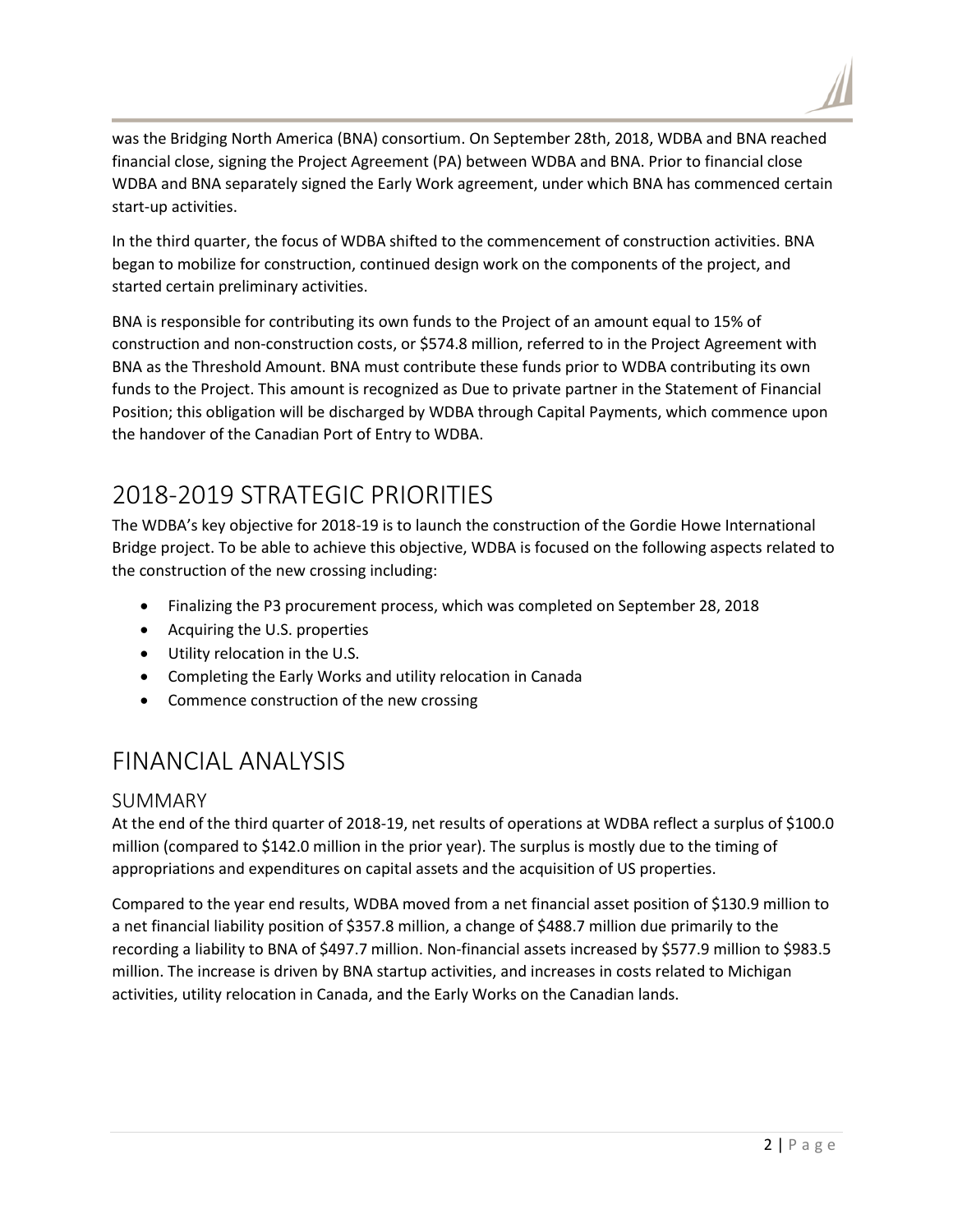## STATEMENT OF OPERATIONS

#### **APPROPRIATIONS**

WDBA received \$101.7 million in appropriations in the third quarter of 2018-19, for a total of \$265.1 million through December 31, compared to \$49.3 million and \$136.2 million respectively in the prior year. WDBA ended the quarter with a net surplus of \$100 million, compared to \$142 million in the prior year. The surplus is mostly due to the timing of appropriations and expenditures on capital assets and the acquisition of US properties.

The appropriations were used to fund BNA startup activities, Michigan activities, Early Works, including Canadian utility relocation, design and engineering costs, and WDBA operations.

#### **EXPENSES**

WDBA incurred \$89.7 million of direct expenses in the third quarter of 2018-19, for a total of \$161.2 million as of December 31, compared to \$29.9 million and \$56.2 million respectively in the prior year. The increase is driven mainly by preparation of the I-75 lands in Michigan, the reimbursement of costs of the two unsuccessful proponents who bid on the project, and an increase in professional services expenses.

Internal services costs reflect expenses to support the Gordie Howe International Bridge project: primarily salaries and benefits of employees not directly involved in the project. WDBA incurred \$2.4 million of internal services costs in the third quarter of 2018-19 for a total of \$6.8 million as of December 31, compared to \$2.2 million and \$5.8 million respectively in the prior year.

WDBA recognized expenses of \$0.3 million for work performed for other government agencies in the quarter, for a total of \$6 million as of December 31.

The table below provides a breakdown of the expenses by type:

|                                              | Nine months ended |               | Three months ended |               |
|----------------------------------------------|-------------------|---------------|--------------------|---------------|
|                                              | Dec. 31, 2018     | Dec. 31, 2017 | Dec. 31, 2018      | Dec. 31, 2017 |
| I-75 Costs                                   | 89,644            | 4,269         | 76,050             | 1,691         |
| Reimbursement for Unsuccessful Proponents    | 30,000            |               |                    |               |
| <b>Professional Services</b>                 | 14,504            | 9,062         | 2,255              | 3,868         |
| Michigan Land                                | 9,044             | 27,933        | 3,811              | 16,511        |
| Legal Services                               | 6,687             | 9,093         | 1,575              | 2,775         |
| Payroll and Benefits                         | 6,381             | 6,766         | 2,015              | 2,594         |
| Work performed for other Government agencies | 6,002             |               | 309                |               |
| Foreign Exchange Loss                        | 5,976             | 1,217         | 3,853              | 2,966         |
| Insurance                                    | 3,245             | 1,055         | 1,467              | 350           |
| Rent                                         | 525               | 481           | 184                | 160           |
| <b>Property Tax Expense</b>                  | 516               | 345           | 165                | 112           |
| Amortization                                 | 478               | 182           | 414                | 61            |
| Office and Maintenance                       | 355               | 386           | 125                | 109           |
| Travel expenses                              | 351               | 203           | 91                 | 123           |
| Other                                        | 239               | 221           | 61                 | 74            |
| <b>Transfers to International Authority</b>  | 1                 |               | 1                  |               |
| Remediation of non WDBA owned land           |                   | 796           |                    | 700           |
|                                              | 173,948           | 62,009        | 92,376             | 32,094        |

#### **(thousands of dollars)**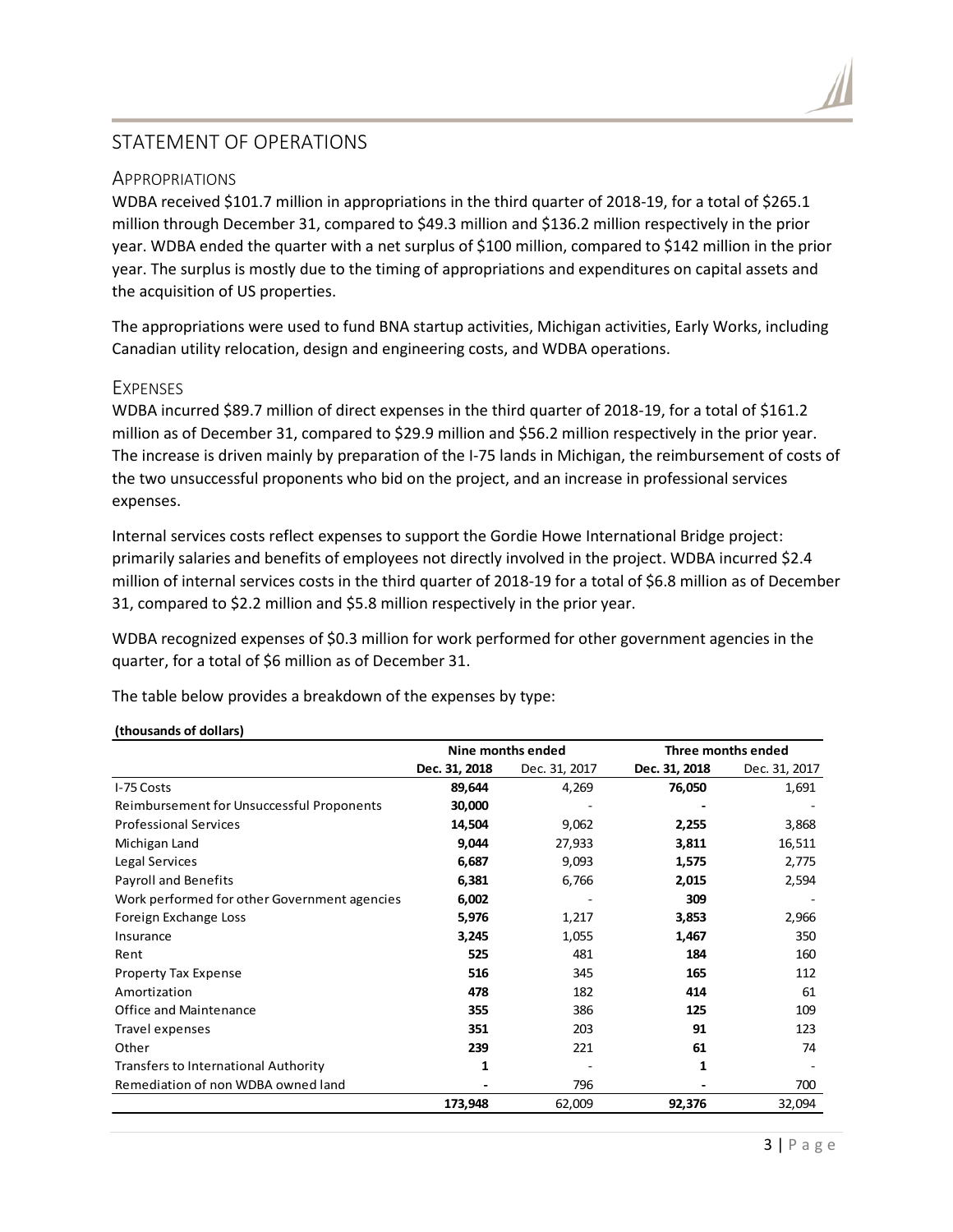I-75 Costs are primarily for BNA's start-up costs, utility work, demolition, environmental work, and professional services related to the design and engineering of the I-75 Interchange. The increase in I-75 costs is mainly the result of significant design and engineering activities compared to the prior year.

Reimbursement for Unsuccessful Proponents represent costs that were incurred by the two unsuccessful proponents in an effort to secure the P3 agreement for the Gordie Howe International Bridge that were reimbursed by WDBA in accordance with the terms of the Request for Proposal.

Professional services were higher primarily due to an increase in consulting services related to the MDOT planning and engineering work, P3 procurement process, traffic and revenue forecasting, and other consulting work in support of the project.

Work performed for other Government agencies relates to activities that WDBA carried out for other parties for activities related to, but distinct from the project. These costs increased from last year as WDBA performed environmental remediation work on a property adjacent to the Canadian POE for Infrastructure Canada. WDBA also acted on behalf of the Ontario Ministry of Transportation (MTO) to have site preparation work performed for Bridge B-1; the bridge that will connect the Rt. Hon. Herb Gray Parkway to the Canadian POE. Both the environmental remediation and the site preparation work for Bridge B-1 were contracted out by WDBA to third parties.

WDBA has implemented an owner-controlled insurance program for insurance related to the construction of the project. The increase is the result of policies being put in place in anticipation of the start of construction.

Michigan Land is related to the acquisition of property in Michigan that will be primarily used for the I-75 interchange, or is needed for the associated local road improvements. The decrease in Michigan Land costs is primarily due to lower levels of property acquisition activities in Michigan compared to the prior year.

The decrease in legal services is primarily due to lower levels of property acquisition activities in Michigan compared to the prior year.

## STATEMENT OF FINANCIAL POSITION

### FINANCIAL ASSETS

Financial assets of \$223.7 million (March 31, 2018: \$221.8 million) consisting of \$192.9 million in cash and \$30.8 million in accounts receivable and deposits (March 31, 2018: \$198.9 million and \$22.9 million), are offset by \$581.4 million in liabilities (March 31, 2018: \$90.9 million).

At December 31, 2018, WDBA had a restricted cash balance of \$158.1 million in an escrow account (March 31, 2018: \$189.9 million). These funds are held in a US dollar escrow account to fund U.S. property acquisitions and other Michigan activities carried out by MDOT. WDBA is required to fund MDOT's Michigan activities at the beginning of each quarter in the escrow account.

Accounts receivable at December 31, 2018 and March 31, 2018 consisted mainly of recoverable HST. WDBA expects to recover 100% of the HST on expenditures directly related to construction (including design, engineering, plaza fill, utility relocation, etc.), and approximately 70% of the HST for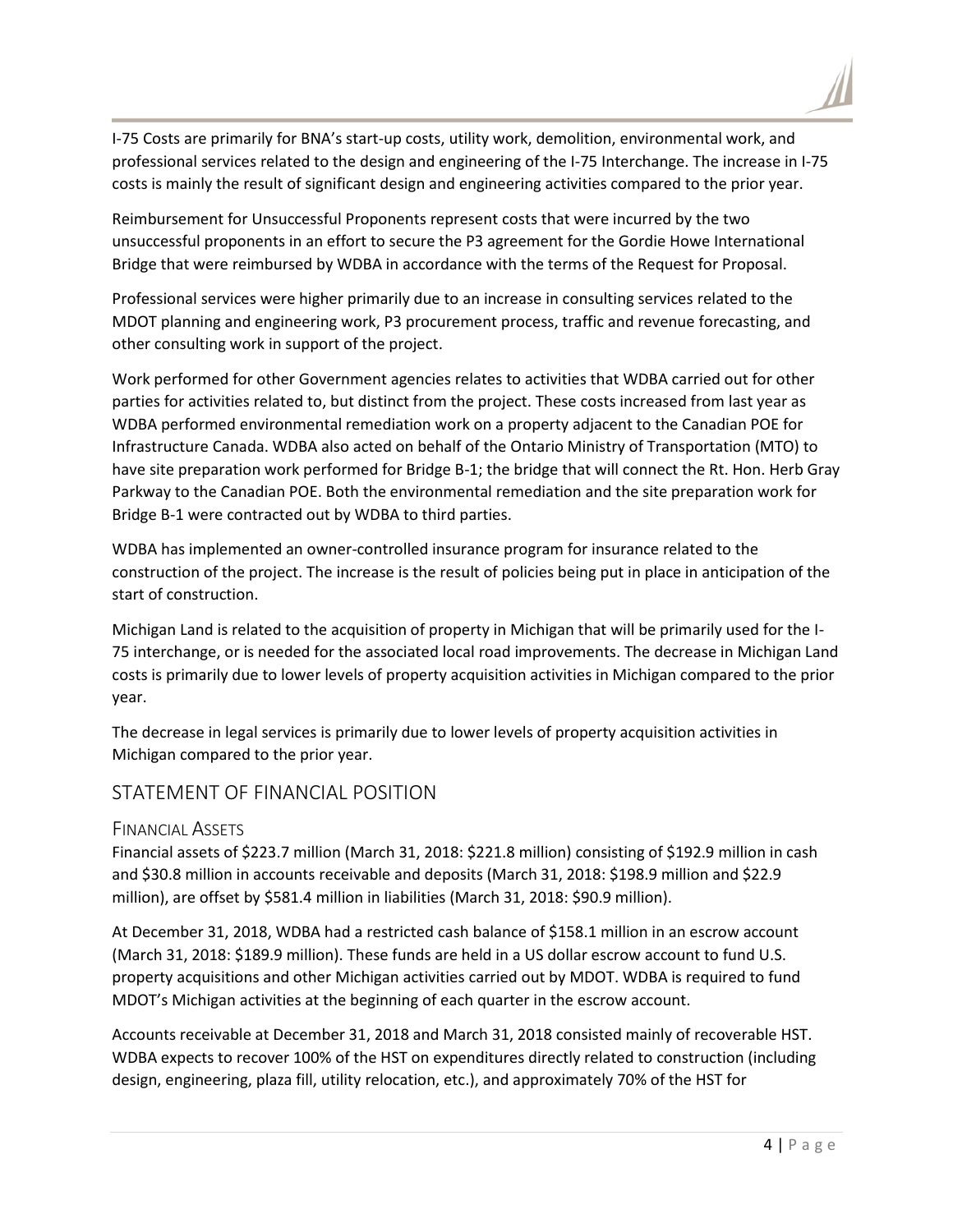

expenditures related to WDBA's operating expenses. WDBA recovered \$9.9 million of HST in the first three quarters of 2018-19.

#### LIABILITIES

At December 31, 2018, WDBA's liabilities were \$581.4 million (March 31, 2018: \$90.9 million). The liabilities consists mainly of BNA's 15% contribution to the project, payables and accruals for WDBA's suppliers, environmental remediation and holdbacks related to the Early Works.

Accounts payable and accrued liabilities of \$61.7 million (March 31, 2018: \$70.9 million) consists primarily of amounts for Michigan activities, utility relocation, and, legal fees.

#### NON-FINANCIAL ASSETS

WDBA held \$849.4 million of tangible capital assets at the end of the third quarter of 2018-19, compared to \$287.9 million at the end of the prior year. These consist primarily of costs incurred related to the Gordie Howe International Bridge project (Construction in Progress) and leased land in Canada and Michigan.

During the year, WDBA signed a master lease with Michigan for properties in Michigan's possession. This resulted in \$37.1 million being transferred from prepaid expenses to tangible capital assets.

During the year, a portion of the Perimeter Access Road (PAR) was completed and turned over to BNA to be put into use. This is reflected in the Tangible Capital Assets table as a transfer out of Construction in Process and a transfer into Roads. As per the agreement with the City of Windsor, WDBA will return the PAR to the City upon substantial completion of the Project. As such, this asset will be fully depreciated by the time of substantial completion.

Construction in Progress - \$740.2 million at December 31(March 31, 2018: \$222.6 million), includes costs related to the building of the bridge, and the Canadian and U.S. POE's. Given that the project is still in its early stages, the majority of the capitalized costs are related to BNA's start-up costs, the Early Works utility relocation, professional services, and environmental remediation.

The table below provides a breakdown of the Construction in Progress:

#### **(thousands of dollars)**

|                        | Dec. 31, 2018 | March 31, 2018 |
|------------------------|---------------|----------------|
| <b>Bridge</b>          | 517,412       | 57,430         |
| Canadian Port of Entry | 149,260       | 118,653        |
| US Port of Entry       | 73,485        | 46,539         |
|                        | 740,157       | 222,622        |

Prepaid expenses of \$134.1 million (March 31, 2018: \$117.6 million) primarily consisted of costs related to the acquisition of land in Michigan - \$110.5 million at December 31, 2018 (March 31, 2018: \$114.2 million).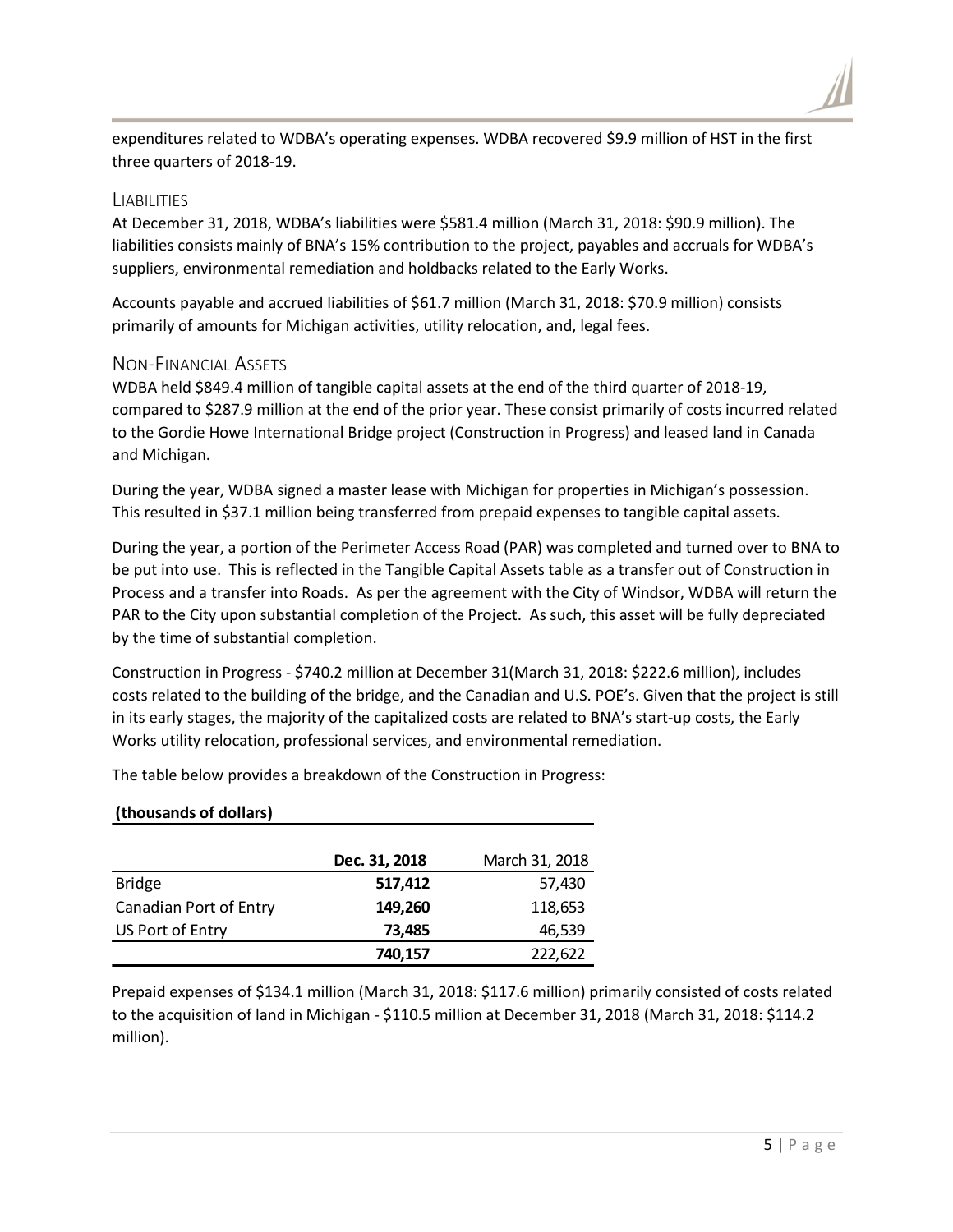# WDBA QUARTERLY FINANCIAL STATEMENTS FOR THE THIRD **QUARTER 2018-2019**

## STATEMENT OF MANAGEMENT RESPONSIBILITY

Management is responsible for the preparation and fair presentation of these quarterly financial statements in accordance with the Treasury Board of Canada Standard on Quarterly Financial Reports for Crown Corporations, and for such internal controls as management determines is necessary to enable the preparation of quarterly financial statements that are free from material misstatement. Management is also responsible for ensuring that all other information in the quarterly financial report is consistent, where appropriate, with the quarterly financial statements.

Based on our knowledge, these unaudited quarterly financial statements present fairly, in all material respects, the financial position, results of operations and cash flows of the corporation, as at the date of and for the periods presented in the quarterly financial statements.

Bryce Phillips Chief Executive Officer

Windsor, Canada February 22, 2019

Mike St. Amant, CPA, CA **Chief Financial Administrative Officer**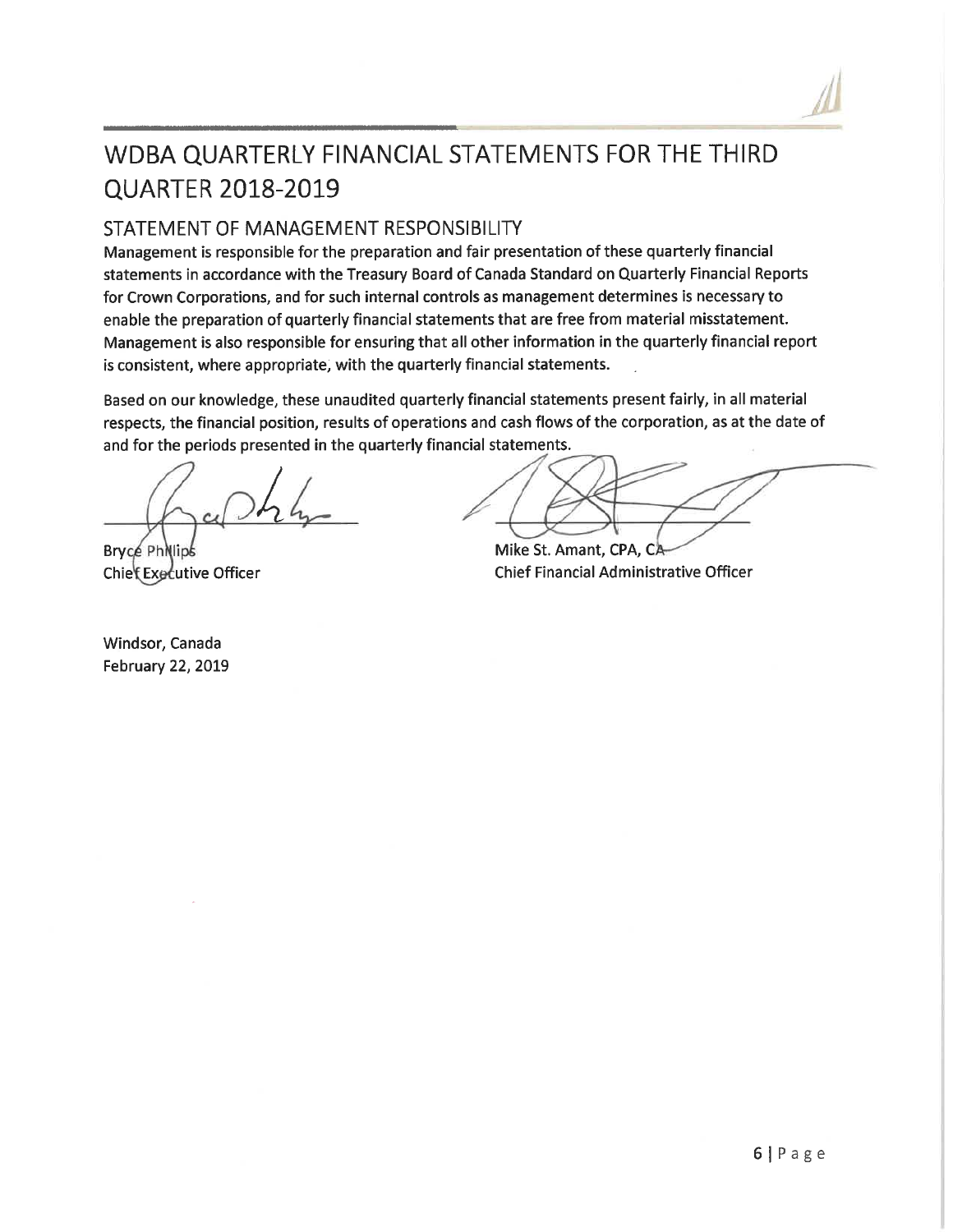|                                          | Dec. 31, 2018 | March 31, 2018 |
|------------------------------------------|---------------|----------------|
| <b>FINANCIAL ASSETS</b>                  |               |                |
| Cash                                     | 34,790        | 9,008          |
| Restricted cash (Note 3)                 | 158,063       | 189,913        |
| Accounts receivable                      | 29,657        | 21,747         |
| Deposits                                 | 1,158         | 1,158          |
| TOTAL FINANCIAL ASSETS                   | 223,668       | 221,826        |
| <b>LIABILITIES</b>                       |               |                |
| Accounts payable and accrued liabilities | 61,700        | 70,913         |
| Accrued employee benefits                | 623           | 753            |
| Environmental liability (Note 4)         | 16,833        | 15,468         |
| Holdback (Note 5)                        | 4,545         | 3,807          |
| Due to private partner (Note 6)          | 497,745       |                |
| <b>TOTAL LIABILITIES</b>                 | 581,446       | 90,941         |
| NET FINANCIAL ASSETS (DEBT)              | (357, 778)    | 130,885        |
| NON-FINANCIAL ASSETS                     |               |                |
| Tangible capital assets (Note 7)         | 849,433       | 287,948        |
| Prepaid expenses (Note 8)                | 134,057       | 117,602        |
| TOTAL NON-FINANCIAL ASSETS               | 983,490       | 405,550        |
| ACCUMULATED SURPLUS                      | 625,712       | 536,435        |
| Accumulated surplus is comprised of:     |               |                |
| Accumulated operating surplus            | 641,882       | 541,855        |
| Accumulated remeasurement gains (losses) | (16, 170)     | (5, 420)       |
|                                          | 625,712       | 536,435        |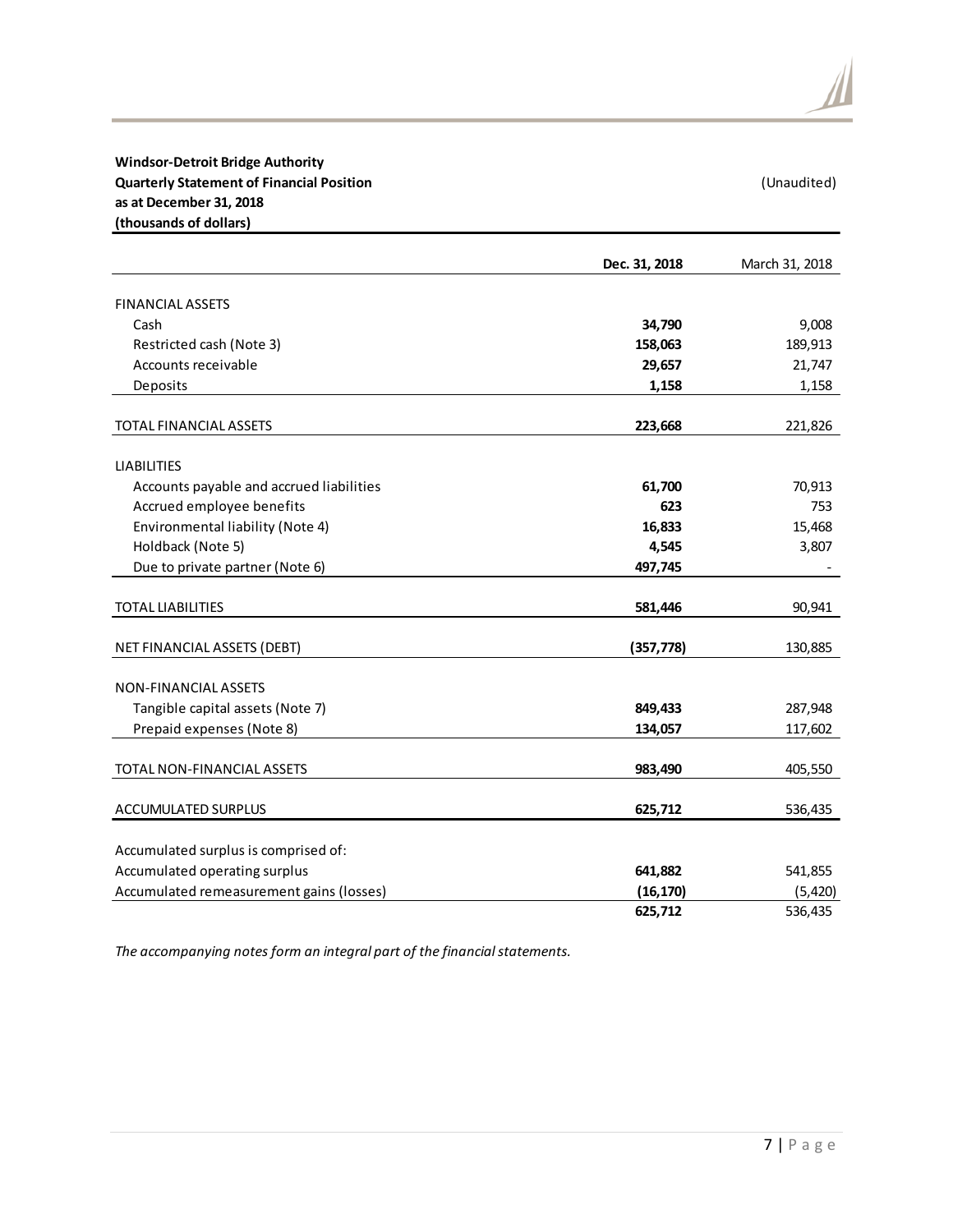#### **Windsor-Detroit Bridge Authority Quarterly Statement of Operations** (Unaudited) **for the nine months ended December 31, 2018 (thousands of dollars)**

|                                                    | <b>Twelve Months Ended</b> | Three months ended Dec. 31 |           | Nine months ended Dec. 31 |           |
|----------------------------------------------------|----------------------------|----------------------------|-----------|---------------------------|-----------|
|                                                    | March 31, 2019             | 2018                       | 2017      | 2018                      | 2017      |
|                                                    | Budget                     | Actual                     | Actual    | Actual                    | Actual    |
| <b>REVENUE</b>                                     |                            |                            |           |                           |           |
| <b>Revenue from Operations</b>                     |                            |                            |           | 38                        |           |
| Interest                                           |                            | 716                        | 1,082     | 2,936                     | 2,129     |
| <b>TOTAL REVENUE</b>                               |                            | 716                        | 1,082     | 2,974                     | 2,129     |
| <b>EXPENSES (Note 10)</b>                          |                            |                            |           |                           |           |
| <b>Detroit River International Crossing</b>        | 191,755                    | 89,675                     | 29,901    | 161,167                   | 56,241    |
| Internal services                                  | 17,107                     | 2,394                      | 2,193     | 6,803                     | 5,768     |
| Work performed for other Government agencies       |                            | 307                        |           | 5,978                     |           |
| <b>TOTAL EXPENSES</b>                              | 208,862                    | 92,376                     | 32,094    | 173,948                   | 62,009    |
| DEFICIT BEFORE GOVERNMENT FUNDING                  | (208, 862)                 | (91,660)                   | (31, 012) | (170, 974)                | (59, 880) |
| Government transfers - Appropriations              | 352,636                    | 101,693                    | 49,304    | 265,052                   | 136,208   |
| Government transfers - Other                       | 7,060                      |                            | 107       |                           | 64,914    |
| Government transfers - Recoveries                  |                            | 307                        | 696       | 5,948                     | 792       |
|                                                    | 359,696                    | 102,000                    | 50,107    | 271,000                   | 201,914   |
| <b>OPERATING SURPLUS</b>                           | 150.834                    | 10.340                     | 19.095    | 100,026                   | 142,033   |
| ACCUMULATED OPERATING SURPLUS, BEGINNING OF PERIOD | 522,131                    | 631,542                    | 540,161   | 541,856                   | 417,223   |
| ACCUMULATED OPERATING SURPLUS, END OF PERIOD       | 672,965                    | 641,882                    | 559,256   | 641,882                   | 559,256   |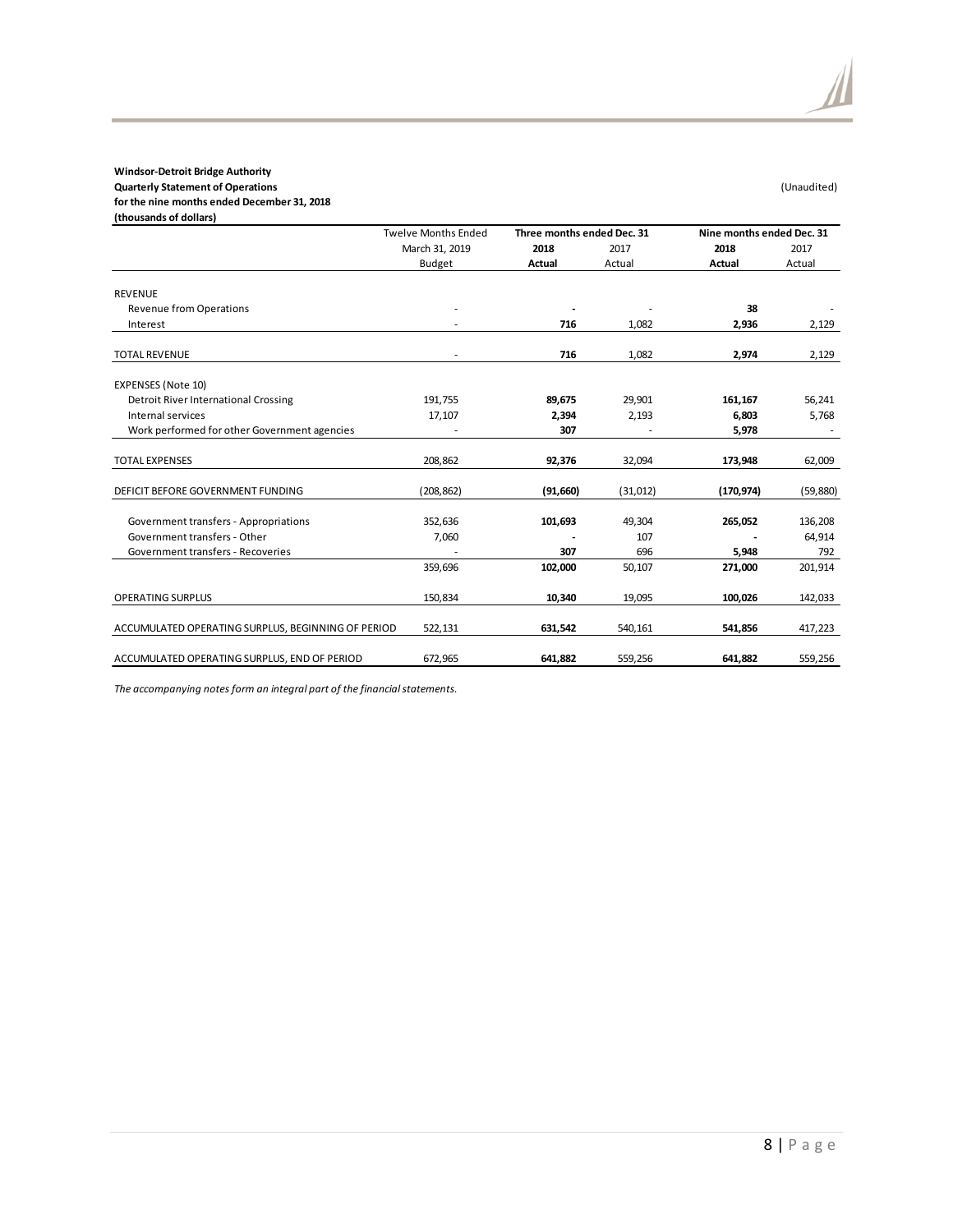#### **Windsor-Detroit Bridge Authority Quarterly Statement of Remeasurement Gains and Losses Example 20 and Statement Canadities** (Unaudited) **for the nine months ended December 31, 2018 (thousands of dollars)**

|                                                               | Three months ended |           | Nine months ended |           |
|---------------------------------------------------------------|--------------------|-----------|-------------------|-----------|
|                                                               | Dec. 31,           | Dec. 31,  | Dec. 31,          | Dec. 31,  |
|                                                               | 2018               | 2017      | 2018              | 2017      |
|                                                               |                    |           |                   |           |
| ACCUMULATED REMEASUREMENT GAINS (LOSSES), BEGINNING OF PERIOD | (3,090)            | (13, 388) | (5, 420)          | (529)     |
| Unrealized gains (losses) attributable to:                    |                    |           |                   |           |
| Foreign exchange                                              | (16, 933)          | 358       | (16, 726)         | (10, 752) |
| Amounts reclassified to the Statement of Operations:          |                    |           |                   |           |
| Foreign exchange                                              | 3,853              | 2,966     | 5,976             | 1,217     |
|                                                               |                    |           |                   |           |
| NET REMEASUREMENT GAINS (LOSSES) FOR THE PERIOD               | (13,080)           | 3,324     | (10,750)          | (9, 535)  |
| ACCUMULATED REMEASUREMENT GAINS (LOSSES), END OF PERIOD       | (16, 170)          | (10,064)  | (16, 170)         | (10,064)  |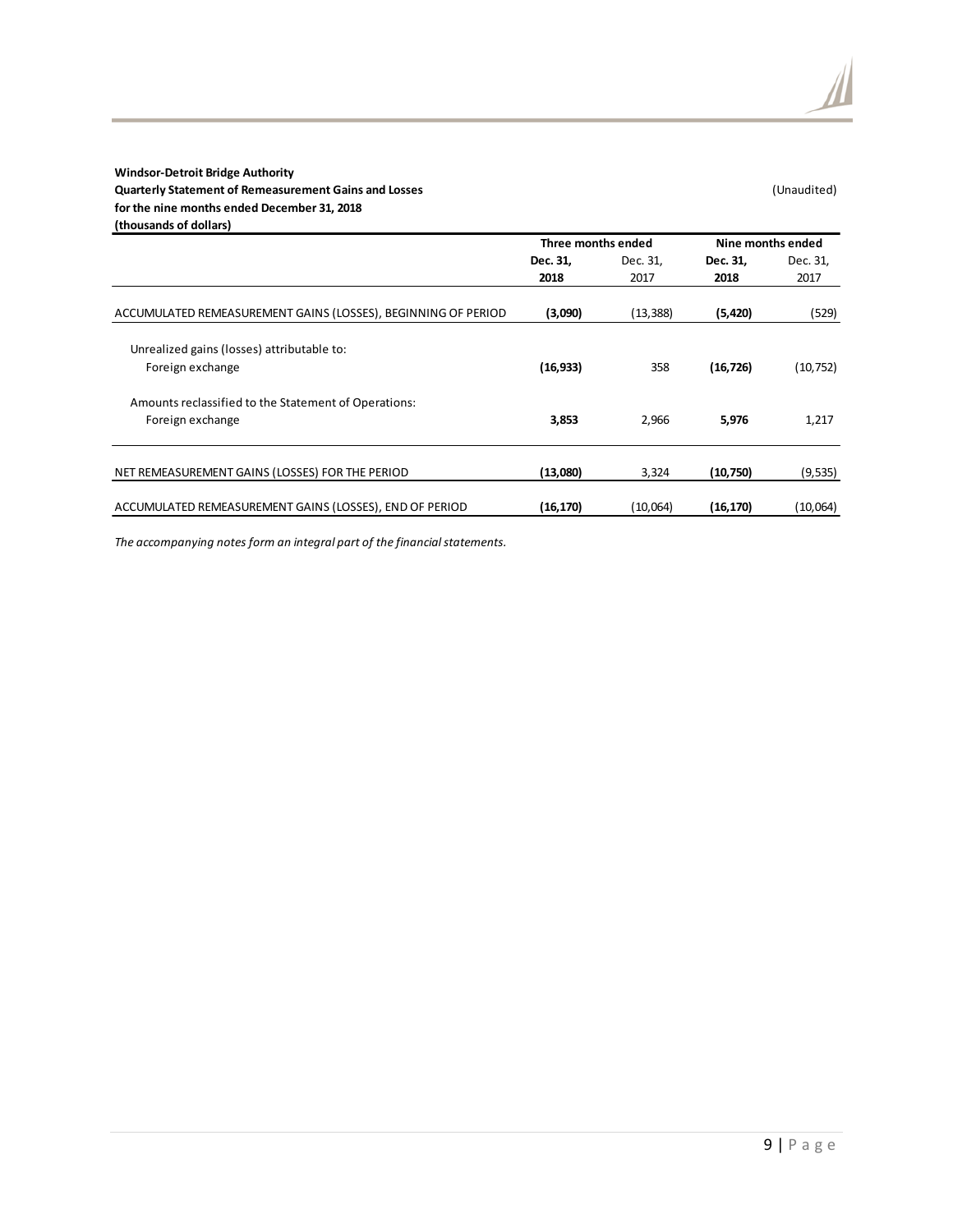#### **Windsor-Detroit Bridge Authority Quarterly Statement of Change in Net Debt** (Unaudited) **for the nine months ended December 31, 2018 (thousands of dollars)**

|                                                                                                 | <b>Twelve Months Ended</b><br>Three months ended |                       |                   | Nine months ended     |                       |
|-------------------------------------------------------------------------------------------------|--------------------------------------------------|-----------------------|-------------------|-----------------------|-----------------------|
|                                                                                                 | March 31, 2019                                   | Dec. 31, 2018         | Dec. 31, 2017     | Dec. 31, 2018         | Dec. 31, 2017         |
|                                                                                                 | Budget                                           | Actual                | Actual            | Actual                | Actual                |
| <b>OPERATING SURPLUS</b>                                                                        | 150,834                                          | 10,340                | 19,095            | 100,026               | 142,033               |
| Acquisition of tangible capital assets                                                          | (482,130)                                        | (465,349)             | (18, 688)         | (561, 962)            | (125, 302)            |
| Amortization of tangible capital assets                                                         | 920                                              | 414                   | 61                | 478                   | 182                   |
|                                                                                                 | (330,376)                                        | (454,595)             | 468               | (461, 458)            | 16,913                |
| Acquisition of prepaid expenses<br>Use of prepaid expenses                                      |                                                  | (10, 610)<br>1,910    | 7,770<br>727      | (58, 243)<br>4,693    | (47, 554)<br>2,161    |
| Transfer of Prepaids to Capital                                                                 |                                                  | 7,913<br>(787)        | (4)<br>8,493      | 37,095<br>(16, 455)   | (5, 234)<br>(50, 627) |
| Net remeasurement gains and (losses) for the period                                             |                                                  | (13,080)              | 3,323             | (10,750)              | (9, 535)              |
| INCREASE (DECREASE) IN NET FINANCIAL ASSETS<br>NET FINANCIAL ASSETS (DEBT), BEGINNING OF PERIOD | (330, 376)<br>127,385                            | (468, 462)<br>110,684 | 12,284<br>171,685 | (488, 663)<br>130,885 | (43, 249)<br>227,218  |
| NET FINANCIAL ASSETS (DEBT), END OF PERIOD                                                      | (202,991)                                        | (357,778)             | 183,969           | (357, 778)            | 183,969               |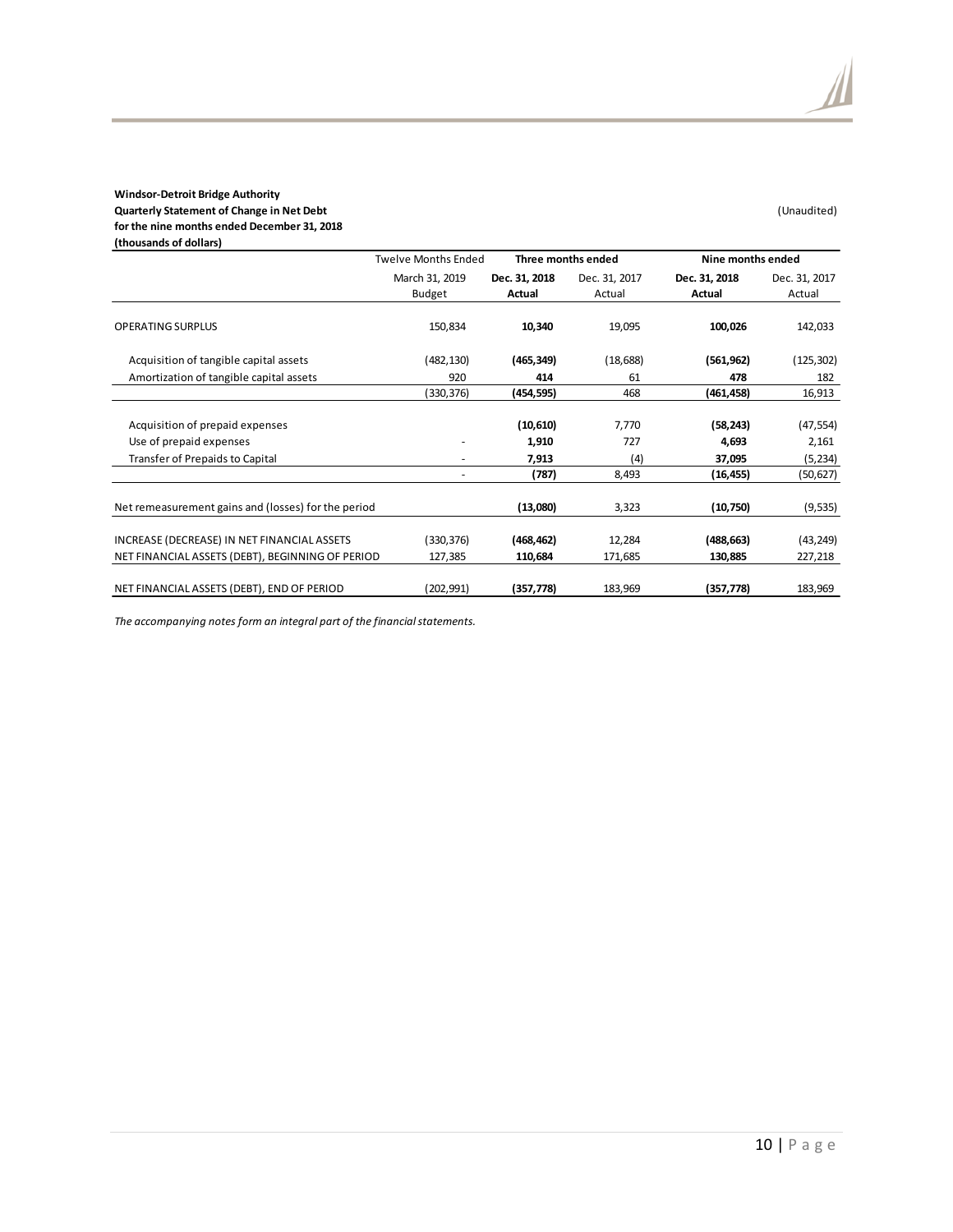#### **Windsor-Detroit Bridge Authority Quarterly Statement of Cash Flow** (Unaudited) **for the nine months ended December 31, 2018 (thousands of dollars)**

|                                                  | Three months ended |           | Nine months ended |            |
|--------------------------------------------------|--------------------|-----------|-------------------|------------|
|                                                  | Dec. 31,           | Dec. 31,  | Dec. 31,          | Dec. 31,   |
|                                                  | 2018               | 2017      | 2018              | 2017       |
| OPERATING TRANSACTIONS                           |                    |           |                   |            |
| Cash receipts from Government transfers          | 102,000            | 50,000    | 271,000           | 137,000    |
| Interest received                                | 1,111              | 779       | 3,245             | 1,673      |
| <b>HST Refunds</b>                               |                    | 4,686     | 9,943             | 6,428      |
| Other cash receipts                              |                    | 3         | 479               | 19         |
| Cash payments to suppliers                       | (69,097)           | (46, 646) | (168, 260)        | (128, 287) |
| Cash payments to and on behalf of employees      | (1,996)            | (2,052)   | (6, 488)          | (5, 897)   |
|                                                  |                    |           |                   |            |
| CASH PROVIDED BY OPERATING TRANSACTIONS          | 32,018             | 6,770     | 109,919           | 10,936     |
| <b>CAPITAL TRANSACTIONS</b>                      |                    |           |                   |            |
| Cash used to acquire tangible capital assets     | (47, 222)          | (24, 889) | (101, 165)        | (61,708)   |
| CASH APPLIED TO CAPITAL TRANSACTIONS             | (47, 222)          | (24, 889) | (101, 165)        | (61, 708)  |
|                                                  |                    |           |                   |            |
| Effect of exchange rate changes on cash          | (14, 883)          | 1,194     | (14, 822)         | (12, 921)  |
| Increase (decrease) in cash and cash equivalents | (30,087)           | (16, 925) | (6,068)           | (63, 693)  |
| Cash and cash equivalents at beginning of period | 222,940            | 228,757   | 198,921           | 275,525    |
| Cash and cash equivalents at end of period       | 192,853            | 211,832   | 192,853           | 211,832    |
|                                                  |                    |           |                   |            |
| Cash is composed of:                             |                    |           |                   |            |
| Cash                                             | 34,790             | 32,006    | 34,790            | 32,006     |
| Restricted cash                                  | 158,063            | 179,826   | 158,063           | 179,826    |
|                                                  | 192,853            | 211,832   | 192,853           | 211,832    |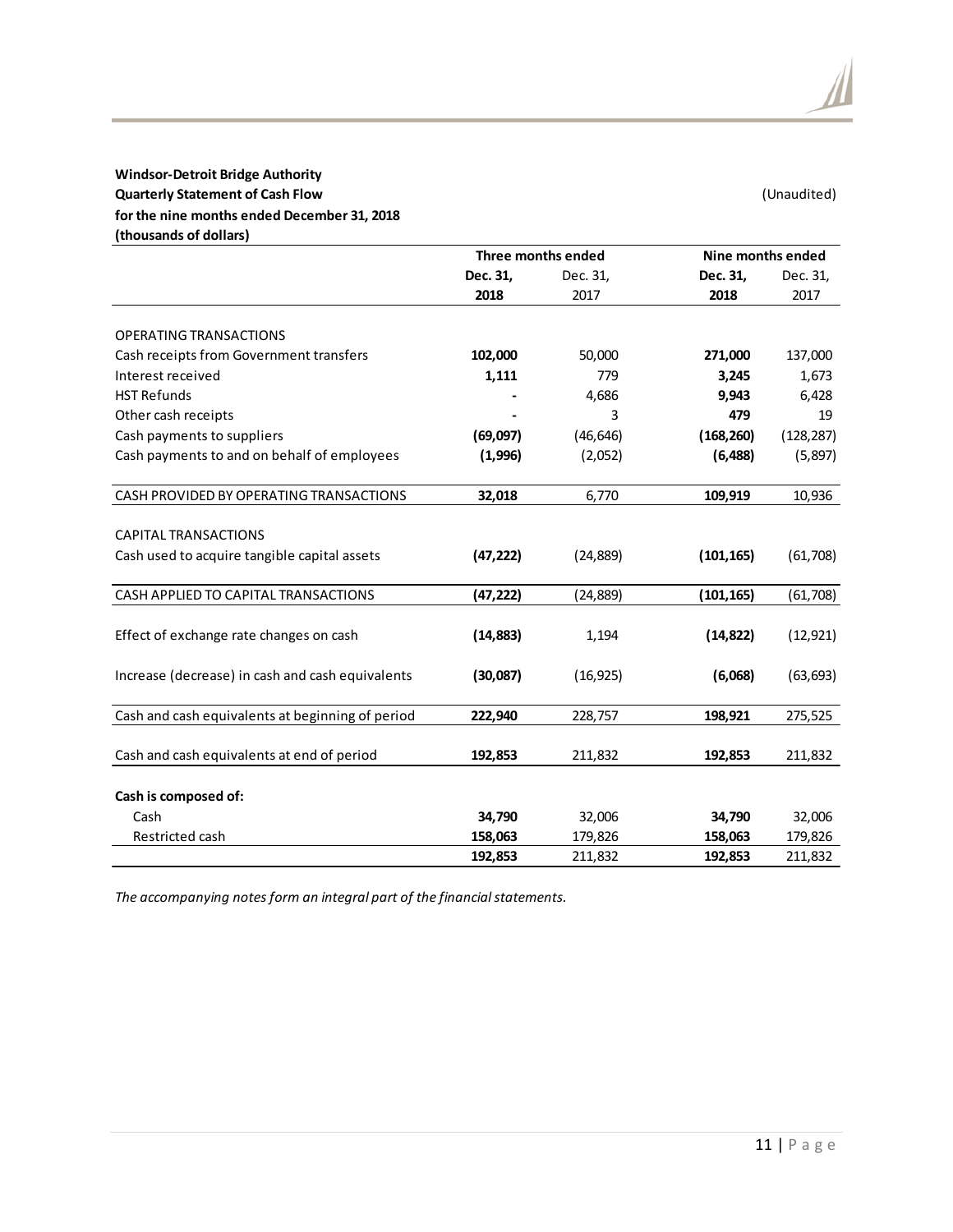# SELECTED NOTES TO THE QUARTERLY UNAUDITED FINANCIAL STATEMENTS

## 1. AUTHORITY AND ACTIVITIES

The Windsor-Detroit Bridge Authority (WDBA), incorporated on October 9, 2012, under Order in Council P.C. 2012-1350, is a Crown Corporation listed under Schedule III Part I of the Financial Administration Act (FAA) and is not subject to income tax under the provisions of the Income Tax Act.

WDBA was established in accordance with the Crossing Agreement signed by the Government of Canada and the State of Michigan on June 15, 2012. The mandate of WDBA is to design, construct, finance, operate and maintain a new international crossing between Windsor, Ontario and Detroit, Michigan. In the early stages of the project the international crossing was designated the Detroit River International Crossing; on May 14, 2015, the international crossing was officially named the Gordie Howe International Bridge (GHIB).

WDBA is mandated to design, construct and finance the interchange between the Gordie Howe International Bridge and the Interstate 75 (I-75), a highway that is part of the United States' Interstate Highway System. In accordance with the Crossing Agreement, the interchange shall also be a part of the Interstate Highway System. Once the construction of the interchange has been completed it will be turned over to the Michigan Department of Transportation (MDOT). MDOT will be responsible for maintaining the interchange; WDBA will have no further responsibility for or involvement with the interchange.

The Crossing Agreement also established the International Authority, a legal entity separate and distinct from WDBA. The International Authority is empowered to approve land acquisitions in the State of Michigan, leases of land in Michigan, as well as the Request for Qualifications, Request for Proposal and the Public-Private Agreement with respect to the GHIB project. The International Authority also has certain oversight responsibilities. These are to maintain on-going monitoring of compliance by WDBA with the Crossing Agreement and the Concessionaire with the Public-Private Agreement.

The International Authority is governed by a board consisting of six members. Two of the members are appointed by the Government of Canada, one member by WDBA, and three members appointed by the State of Michigan. All costs of the International Authority are funded by WDBA.

WDBA depends on funding from the Government of Canada for its operations and will require funding from the Government of Canada to finance the construction of the international crossing. After completion of the bridge WDBA will continue to depend on funding from the Government of Canada to finance operations until the bridge operations generate a surplus.

By Order in Council P.C. 2014-1382 dated December 10, 2014, the Corporation is also subject to a directive pursuant to Section 89 of the Financial Administration Act as follows:

(a) To ensure that the pension plans will provide: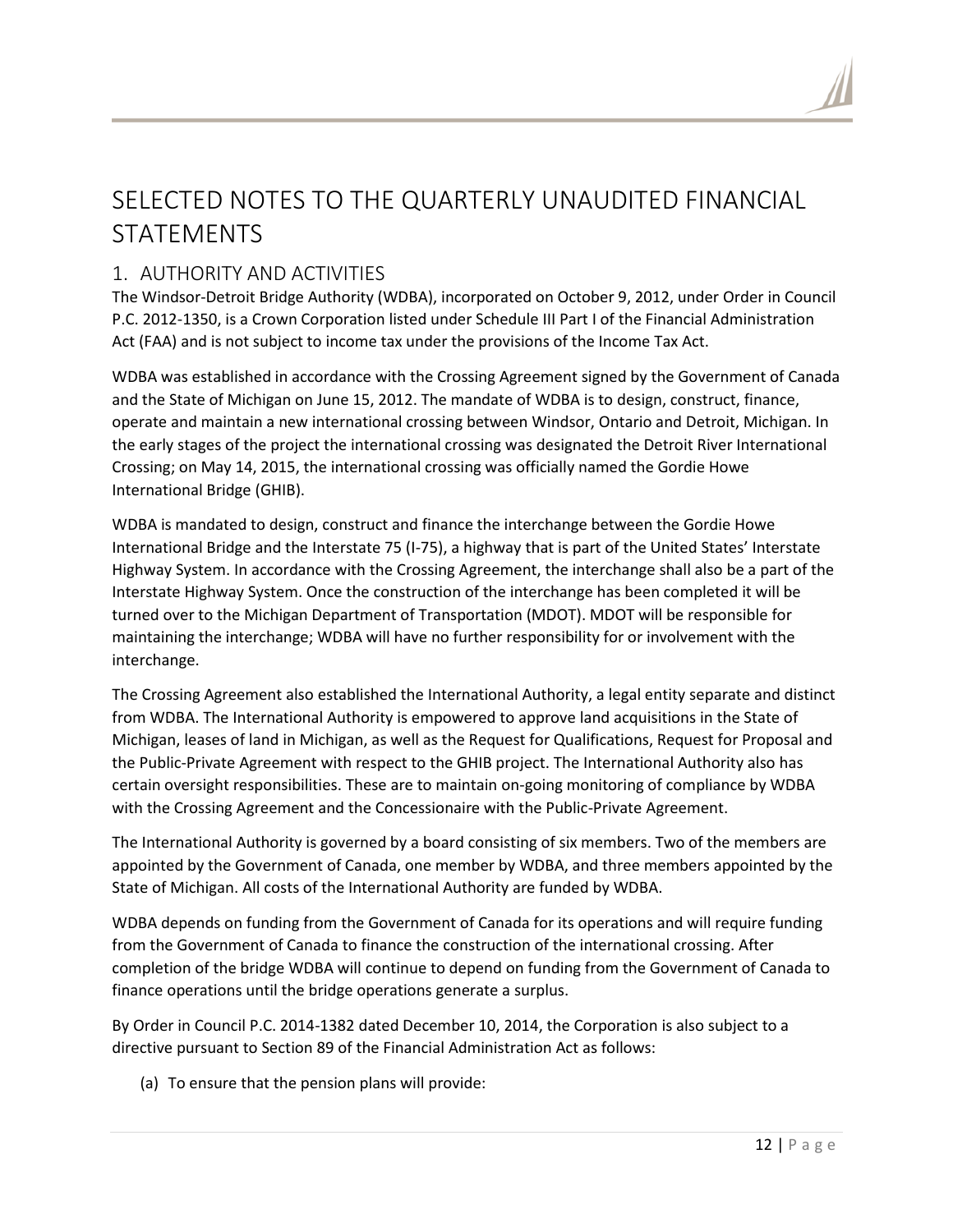- i. A 50:50 current service cost-sharing ratio between employee and employer for pension contributions, to be phased in for all members by December 31, 2017, and,
- ii. For any employee hired on or after January 1, 2015, that the normal age of retirement is raised to 65 years and that the age at which retirement benefits are available, other than those received at the normal age of retirement, corresponds with the age at which they are available under the Public Service Pension Plan; and
- (b) To outline its implementation strategies with respect to the commitments set out in paragraph (a) in its next corporate plan and subsequent corporate plans until the commitments are fully implemented.

#### WDBA implemented the changes by December 31, 2017.

In July 2015, the Corporation was issued a directive (P.C. 2015-1114) pursuant to section 89 of the Financial Administration Act to align its travel, hospitality, conference and event expenditure policies, guidelines and practices with Treasury Board policies, directives and related instruments on travel, hospitality, conference and event expenditures in a manner that is consistent with their legal obligations, and to report on the implementation of this directive in the Corporation's next corporate plan. WDBA has implemented this directive effective August 7, 2015.

The financial statements were approved and authorized for issuance by the Board of Directors on February 22, 2019.

## 2. SIGNIFICANT ACCOUNTING POLICIES

### a. BASIS OF ACCOUNTING

These financial statements have been prepared in accordance with Canadian Public Sector Accounting Standards (PSAS).

### b. REVENUE

WDBA recognizes revenue when the transactions or events giving rise to the revenues occur. Normally, revenues are recognized when persuasive evidence of an arrangement exists, services have been provided or goods have been delivered, the amount is fixed and determinable, and collection is reasonably assured.

#### c. GOVERNMENT TRANSFERS – APPROPRIATIONS

Government transfers are recognized as revenue when the transfer is authorized and eligibility criteria are met, except to the extent that stipulations give rise to an obligation that meets the definition of a liability. Transfers received are recognized as deferred revenue when stipulations give rise to a liability.

For government transfers initially recognized as deferred revenue, revenue is recognized in the statement of operations as the stipulations are met. Any portion of government transfers to which WDBA is entitled to but has not received is recognized under Accounts Receivable from the Government of Canada.

### d. GOVERNMENT TRANSFERS – OTHER

Costs incurred by the Government of Canada to support WDBA that would otherwise have been incurred by WDBA are recognized in the financial statements of WDBA at the carrying amount. These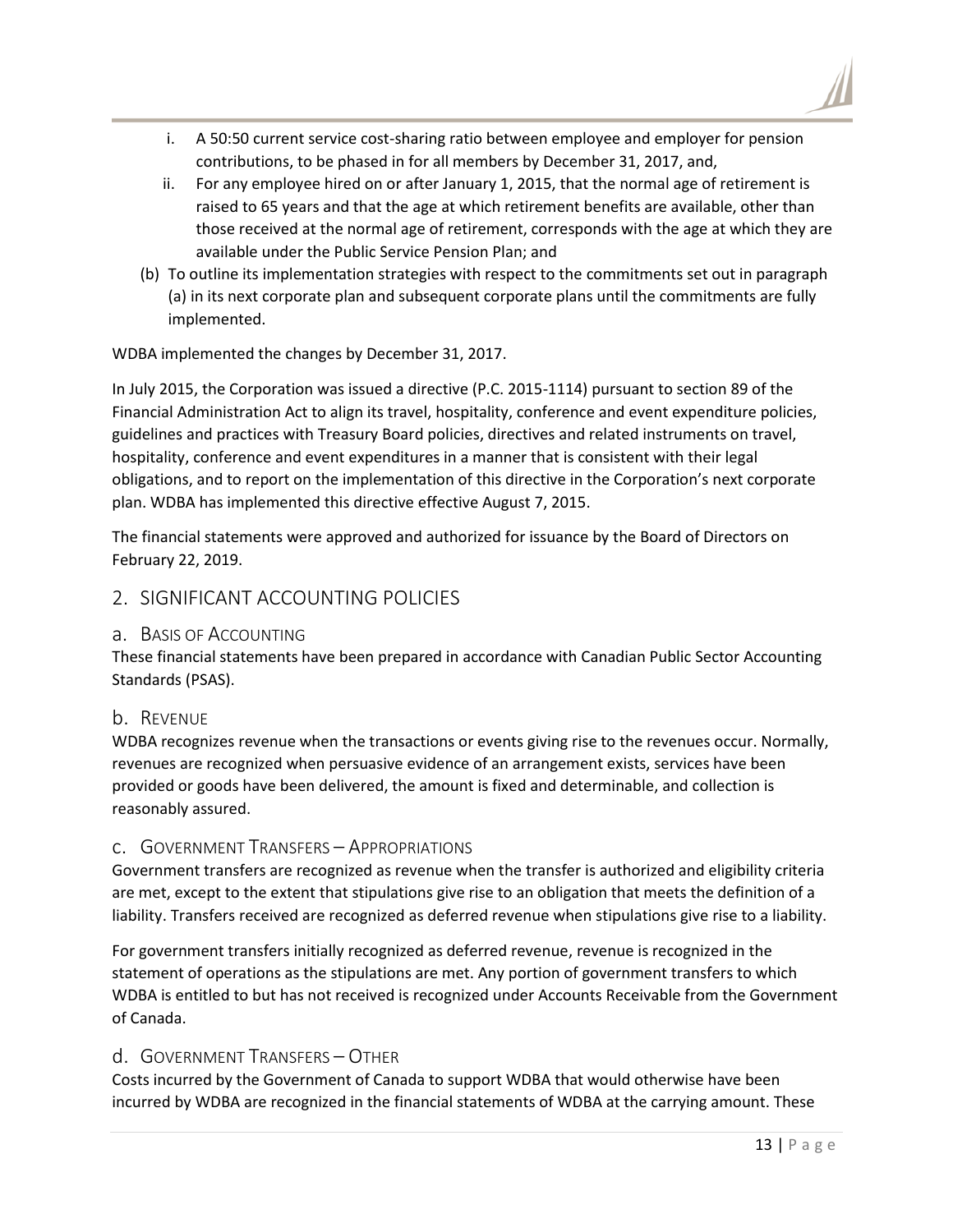costs are reported as Government Transfers - Other, and expensed or capitalized as contributions to tangible capital assets depending on their nature as economic resources are consumed and used by WDBA.

#### e. GOVERNMENT TRANSFERS – RECOVERIES

Costs recovered from the Government of Canada for services provided by WDBA are recognized in the financial statements at the exchange amount.

#### f. INTEREST

Interest on cash deposits is recorded in the period in which it is earned.

#### g. CASH AND RESTRICTED CASH

Cash and restricted cash consist of cash held in WDBA's bank accounts.

#### h. DEPOSITS

Deposits with other entities are recorded and carried at cost. Deposits represent amounts held by third parties under the terms of their contracts with WDBA.

#### i. ACCOUNTS RECEIVABLE

Accounts receivable are recorded and carried at cost. Accounts receivable are reviewed at each financial statement date by WDBA for impairment. Accounts receivable consist primarily of HST receivable.

#### j. ACCOUNTS PAYABLE

Accounts payable are recorded and carried at cost. Accounts payable consist primarily of amounts related to the ongoing construction activities of the Project.

#### k. PREPAID EXPENSES

Payments made prior to the related services being rendered are recorded as prepaid expenses. Prepaid expenses are recognized in expense as the related services are rendered.

Payments made to the State of Michigan to fund the purchase of land for the Gordie Howe International Bridge Project and that will be leased to WDBA are recorded as prepaid expenses. Payments made to purchase land that will not be leased back to WDBA, but will remain the responsibility of the State of Michigan are expensed as incurred.

Payments made for Michigan land through the condemnation process which will be leased to WDBA are recorded as Prepaid Expenses – Michigan Land Acquisitions through Condemnation. Payments made for properties that will not be leased back to WDBA, but will remain the responsibility of the State of Michigan are expensed as incurred.

#### l. TANGIBLE CAPITAL ASSETS

Tangible capital assets are recorded at cost. Replacements, major improvements and costs which extend the useful service lives of existing assets or increase their capacity, are capitalized. Repairs and maintenance are charged to the Statement of Operations as incurred.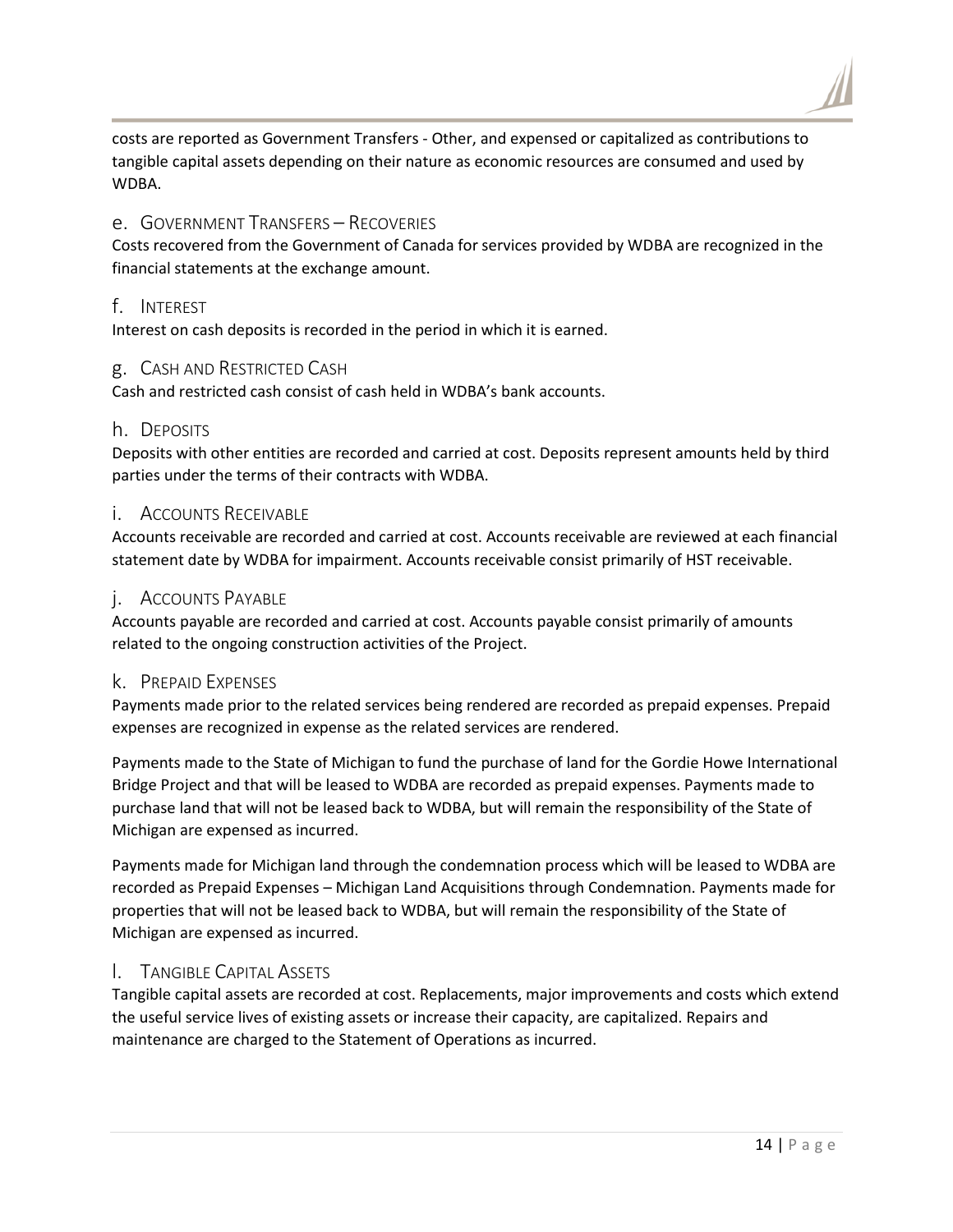

Amounts included in construction in progress are not amortized until transferred to the appropriate capital asset classification. The amounts are transferred when the assets are ready for productive use in accordance with WDBA's policies.

Tangible capital assets are amortized over their estimated useful lives using the straight-line method, over the following periods:

| Leasehold improvements         | between 3 and 7 years  |
|--------------------------------|------------------------|
| Office equipment and furniture | between 3 and 10 years |
| Roads                          | between 6 and 10 years |

When conditions indicate that a tangible capital asset no longer contributes to the ability of WDBA to provide services, or that the value of future economic benefits associated with a tangible capital asset is less than its net carrying value, the cost of the tangible capital asset is reduced to reflect the impairment. Net write-downs on tangible capital assets are recorded as expenses in the Statement of Operations. Assessments of whether such conditions exist are made, at a minimum, at each financial statement date.

#### m. ENVIRONMENTAL OBLIGATIONS

Whenever WDBA accepts responsibility or has direct responsibility for sites where contamination exceeds environmental standards, plans to abandon future economic benefits to that effect and where the amount involved can be reasonably estimated, an obligation for the clean-up of the contaminated sites is recorded as a liability in the Statement of Financial Position. The estimate includes costs directly attributable to remediation activities, post-remediation operations, and maintenance and monitoring activities that are an integral part of the remediation strategy. The estimated future costs are recorded as a liability and are based on the present value of the estimated cash flows of costs that are most likely to be incurred. If it proves impossible to make a reasonable estimate of the amount or it is not expected that economic benefits will be given up, the situation will be disclosed through a note to the Financial Statements.

### n. CONTINGENT LIABILITIES

Contingent liabilities are potential liabilities which may become actual liabilities when one or more future events occur or fail to occur. If the future event is likely to occur or fail to occur, and a reasonable estimate of the loss can be made, an estimated liability is recognized and an expense recorded. If the likelihood is not determinable or an amount cannot be reasonably estimated, the contingency is disclosed in the notes to the financial statements.

### o. EXPENSE RECOGNITION

All expenses are recognized in the period in which they are incurred. Estimates for accruals are made at the end of each period.

### p. PENSION AND BENEFIT PLANS

WDBA offers defined contribution pension and benefit plans to its employees; expenses related to these plans are recognized in the period in which they are incurred.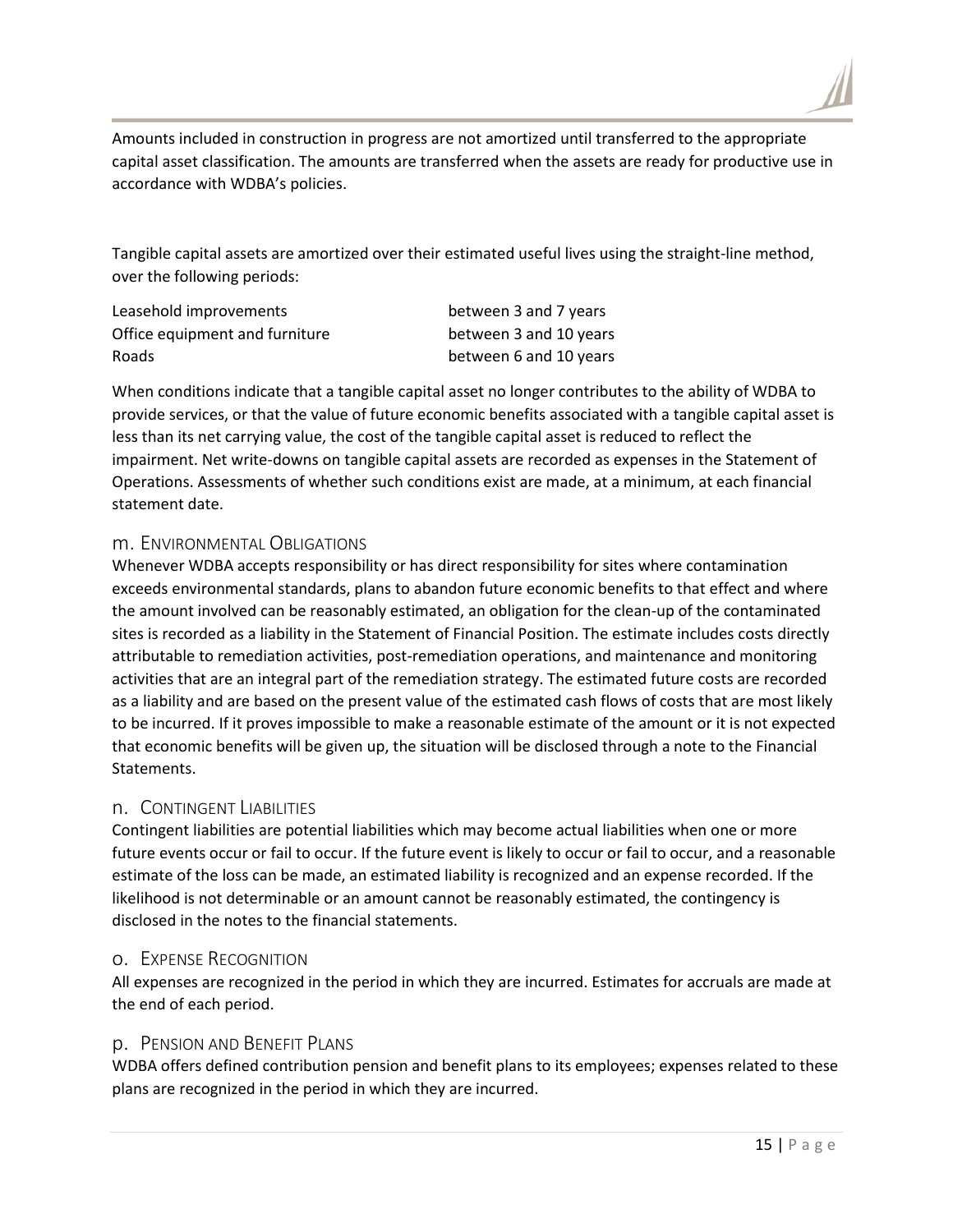#### q. FINANCIAL INSTRUMENTS

WDBA identifies, assesses and manages financial risks in order to minimize their impact on its results and financial position. Financial risks are managed in accordance with specific criteria. WDBA does not engage in speculative transactions or the use of derivatives.

The measurement of financial instruments depends on their classification as follows:

| <b>Categories</b>            | <b>Financial instruments</b>                         | <b>Measurement</b>     |
|------------------------------|------------------------------------------------------|------------------------|
| <b>Financial assets</b>      | Cash                                                 | Cost or amortized cost |
|                              | Restricted cash                                      |                        |
|                              | <b>Deposits</b>                                      |                        |
| <b>Financial liabilities</b> | Accounts payable and accrued liabilities<br>Holdback | Cost or amortized cost |
|                              | Due to private partner                               |                        |

#### r. FOREIGN CURRENCY TRANSLATION

Transactions involving foreign currencies are translated into Canadian dollar equivalents using rates in effect at the time of those transactions. Monetary assets and liabilities denominated in foreign currencies are translated using the rate at the end of each quarter. Until an item is settled, gains and losses arising as a result of remeasurement are reported in the Statement of Remeasurement Gains and Losses. When the item is settled, the exchange gain and loss are recorded in the Statement of Operations.

#### s. MEASUREMENT UNCERTAINTY

The preparation of financial statements in accordance with PSAS requires management to make estimates and assumptions that affect the reported amounts and presentation of assets and liabilities at the financial statements date and the reported amounts of revenues and expenses during the reporting period. The amount of GST/HST recoverable, the estimated useful life of tangible capital assets, accrued liabilities, environmental liabilities, impairments and contingencies are the most significant items where estimates are used. Actual results could differ significantly from those estimates.

#### t. BUDGET FIGURES

Budget figures included in the Financial Statements were provided for comparison. These figures are from WDBA's Corporate Plan which was approved by WDBA's Board of Directors and the Treasury Board Secretariat.

#### u. ACCOUNTING STANDARDS AND GUIDELINES ADOPTED DURING THE YEAR

The following standard was issued by the PSAB effective April 1, 2018 and was adopted prospectively by WDBA on April 1, 2018. The adoption did not have an impact on the financial statements and no adjustment was required to the opening accumulated surplus:

*PS 3430 Restructuring transactions:* This new Section defines a restructuring transaction and establishes standards for recognizing and measuring assets and liabilities transferred in a restructuring transaction.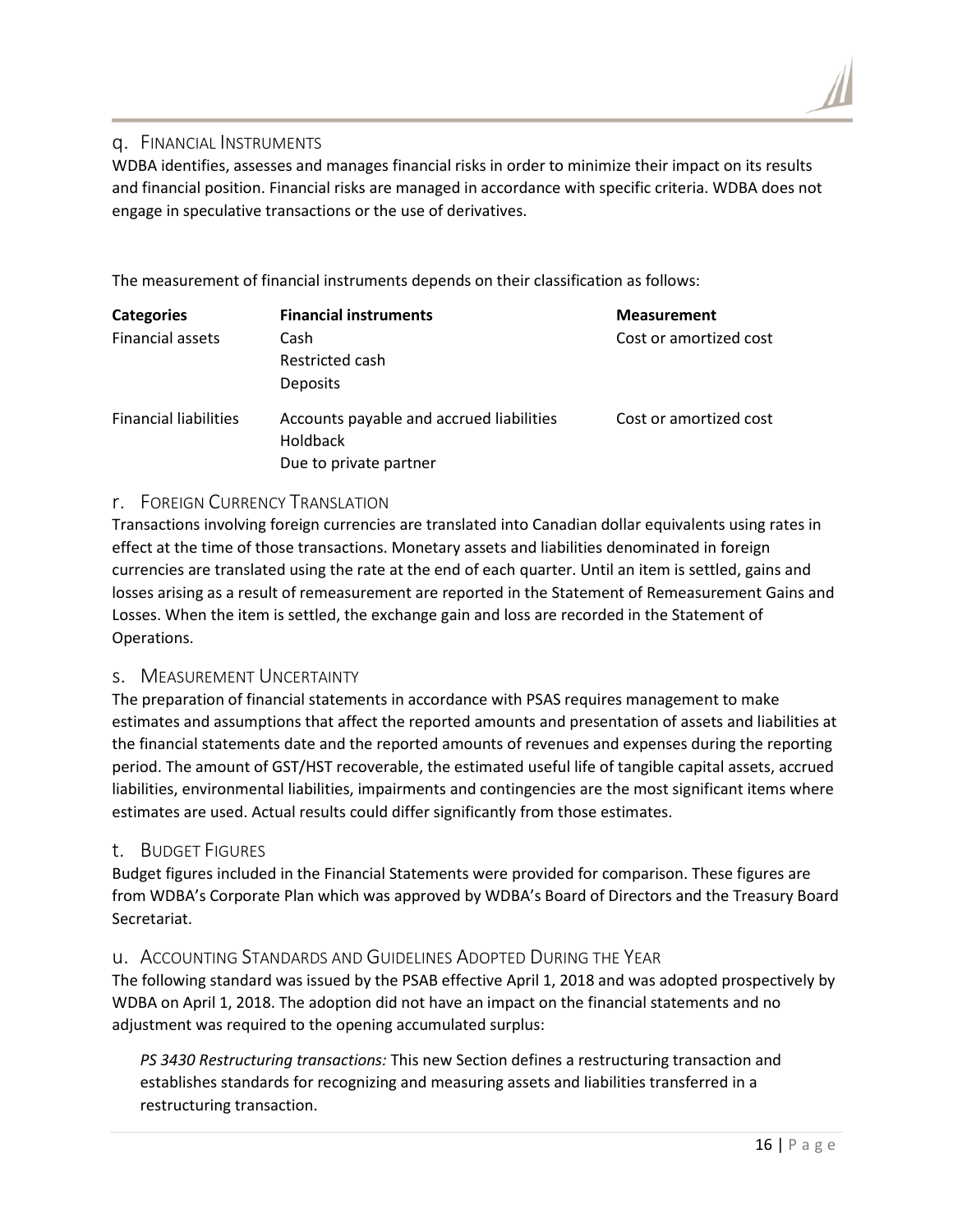The following standard was issued by the PSAB on November 1, 2018 and was adopted prospectively by WDBA effective April 1, 2018. The adoption did not have an impact on the financial statements and no adjustment was required to the opening accumulated surplus:

*PS 3400 Revenue:* This new Section establishes standards on how to account for and report on revenue.

## 3. RESTRICTED CASH

Restricted cash consists of funds deposited into an escrow account. The cash in the escrow account is used to fund the Gordie Howe International Bridge project activities in Michigan, including property acquisition and related costs, planning and engineering costs.

WDBA is required by the Michigan Activities Funding Acknowledgement to utilize an escrow account to hold and disburse the funds for these activities. The Michigan Activities Funding Acknowledgement outlines the processes, roles and responsibilities surrounding the acquisition of property in Michigan by the Michigan Parties (MDOT and the Michigan Strategic Fund, or MSF) and other project activities in Michigan. The escrow account is funded by WDBA on a quarterly basis.

## 4. ENVIRONMENTAL LIABILITY

WDBA recognizes a provision for environmental cleanup when all of the following conditions are satisfied: an environmental standard exists; the level of contamination has been determined to exceed the environmental standard; WDBA is directly responsible or accepts responsibility; it is expected that future economic benefits will be given up; and a reasonable estimate of the amount can be made at that time.

WDBA is responsible for the land required for the Gordie Howe International Bridge project. In Canada, this consists of land currently owned by the Government of Canada in Windsor, Ontario. The Michigan land required for the project is purchased by the State of Michigan; these purchases are funded by WDBA. It has been determined that certain parcels of land contain levels of contamination above acceptable environmental standards. WDBA expects that future economic benefits will be given up to remediate the contamination; remediation will be performed as part of the activities to prepare the site for the construction of the Gordie Howe International Bridge.

The contamination is the result of prior owners' use of the land. Studies commissioned by WDBA estimate that the remaining cost of remediation activities for the Canadian land to be \$0.2 million (\$3.1) million for March 31, 2018), and \$16.6 million for the Michigan land, (\$12.4 million for March 31, 2018) for a total of \$16.8 million (\$15.5 million for March 31, 2018).

This amount was recorded as an environmental liability in the Statement of Financial Position. Of this amount, \$12.1 million was capitalized to the cost of the project, and \$4.7 million relating to land that will not be leased back to WDBA, but will remain the responsibility of the State of Michigan, was expensed.

## 5. HOLDBACK

WDBA temporarily retains an amount on the total due to contractors to ensure that the latter fulfills its obligations. The contracts call for WDBA to pay holdbacks upon substantial completion of the individual contracts.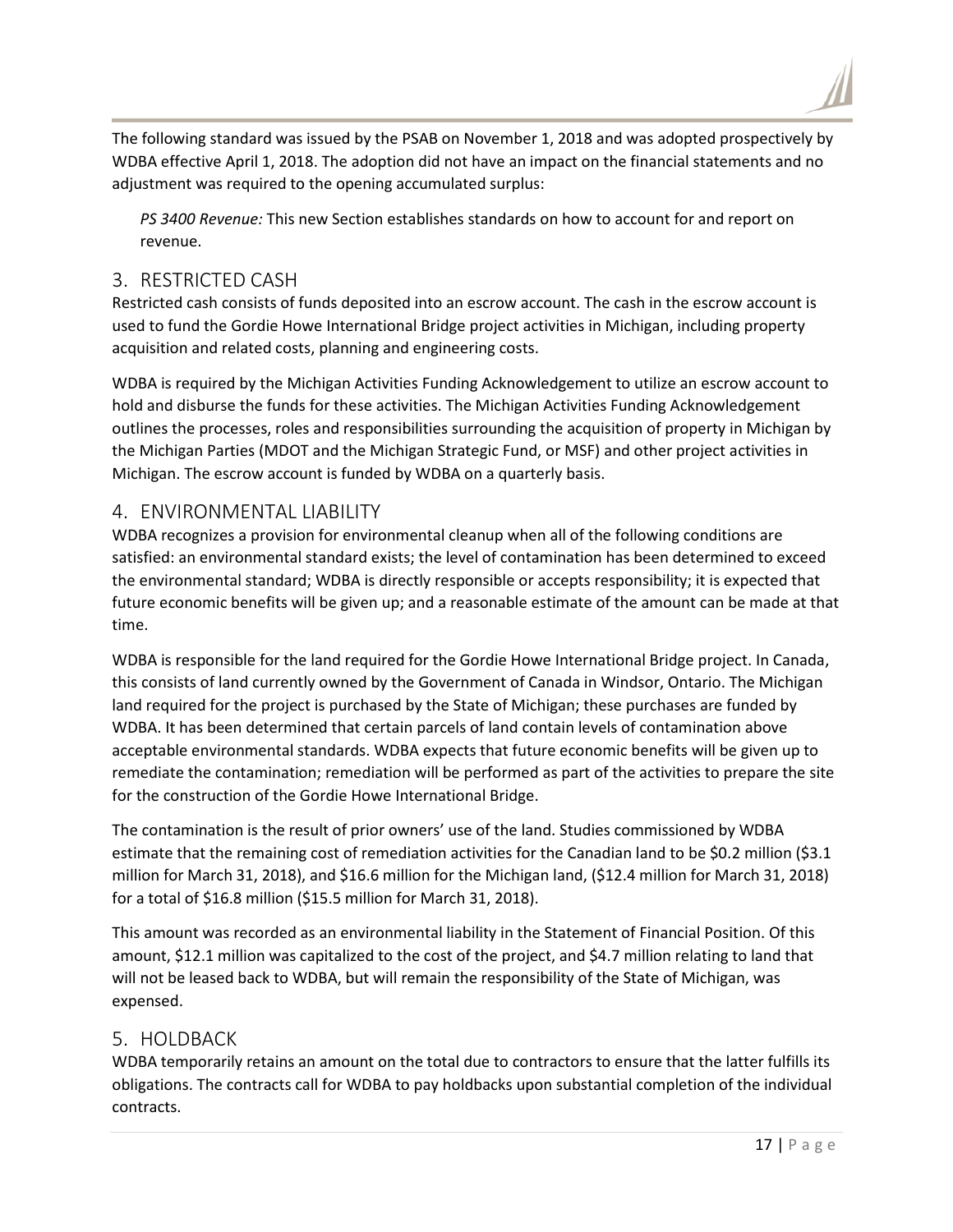## 6. PROJECT AGREEMENT

#### a. OVERVIEW

On September 28, 2018, WDBA signed a Project Agreement with Bridging North America (BNA) to design, build, finance, operate and maintain the Gordie Howe International Bridge Project. Specifically, the project agreement covers BNA's responsibilities to design, construct, finance, operate and maintain the Facility, the components of which are the Bridge, the Canadian Port of Entry, and the US Port of Entry; and to design, construct and finance the Interstate 75 (I-75) Interchange. The Project Agreement will expire 30 years following the substantial completion of the Facility.

### b. TANGIBLE CAPITAL ASSETS

The WDBA recognizes a tangible capital asset at historical cost less any amortization as eligible costs are incurred by BNA related to the Facility. WDBA recognizes an expense for eligible costs related to the I-75 Interchange as this component will be turned over to the Michigan Department of Transportation upon completion; WDBA will have no further responsibility for or involvement with the I-75 Interchange. Eligible costs include certain payments by WDBA to BNA during the construction period, interest costs incurred prior to substantial completion of the Project, as well as operating, maintenance and repair payments and rehabilitation payments which are determined to be a betterment. At December 31, 2018, WDBA recognized a tangible capital asset of \$425.4 million for the Project based on eligible costs incurred to date. The Project components will be amortized over their estimated useful lives once they are entered into operations and commence rendering service. During the year, WDBA recognized \$72.4 million of expense related to the I-75 Interchange.

#### c. LIABILITIES

The WDBA recognizes obligations for funds contributed by BNA, eligible construction period payments, a holdback on construction period payments, operating, maintenance and repair payments, rehabilitation payments, and other operation period payments once they are incurred by BNA. Any other future costs committed by BNA for the Gordie Howe International Bridge Project represent a contractual obligation which is disclosed by WDBA.

BNA is responsible for contributing its own funds to the Project of an amount equal to 15% of construction and non-construction costs (the threshold amount), \$574.8 million, plus an implied interest amount; BNA contributed these funds prior to WDBA contributing its own funds to the Project. This amount is recognized as Due to private partner in the Statement of Financial Position; this obligation will be discharged by WDBA through Capital Payments, which commence upon the handover of the Canadian Port of Entry to WDBA, and consist of principal, equity and interest components.

### d. EXPENSE

During the operating period WDBA will recognize an expense for operating, maintenance and repair payments, and rehabilitation payments which are not determined to be a betterment. During this period WDBA will recognize a tangible capital asset for rehabilitation payments which are determined to be a betterment.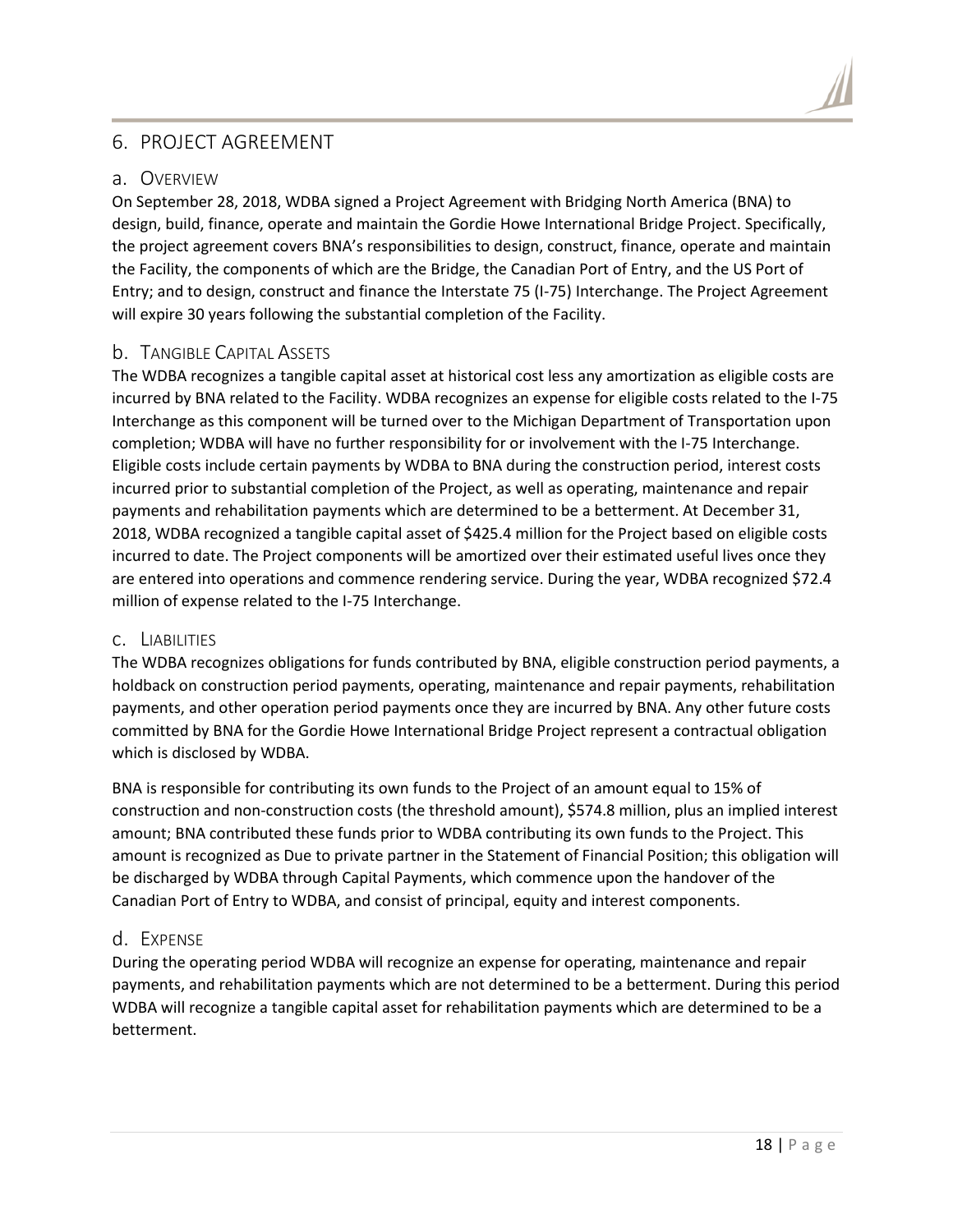Revenue from operations will consist of tolls collected from users of the Bridge. Revenue is recognized as it is earned, as evidenced by WDBA's fulfillment of its performance obligations for the use of the Bridge.

## 7. TANGIBLE CAPITAL ASSETS

**(thousands of dollars)**

| <b>Computer and</b>             |                          |                          |                          |                          |                              |              |
|---------------------------------|--------------------------|--------------------------|--------------------------|--------------------------|------------------------------|--------------|
|                                 | Leasehold                | <b>Office</b>            | <b>Construction in</b>   |                          |                              |              |
|                                 | Improvements             | Equipment                | <b>Progress</b>          | Land                     | Roads                        | <b>Total</b> |
| Cost                            |                          |                          |                          |                          |                              |              |
| April 1, 2017                   | 810                      | 327                      | 134,802                  |                          |                              | 135,939      |
| Acquisitions                    | 22                       |                          | 92,775                   |                          |                              | 92,797       |
| Contributions                   |                          |                          |                          | 64,886                   |                              | 64,886       |
| Impairments                     | $\overline{\phantom{a}}$ | $\overline{\phantom{a}}$ | (4, 955)                 |                          | $\qquad \qquad \blacksquare$ | (4, 955)     |
| March 31, 2018                  | 832                      | 327                      | 222,622                  | 64,886                   | $\overline{a}$               | 288,667      |
| April 1, 2018                   | 832                      | 327                      | 222,622                  | 64,886                   |                              | 288,667      |
| Acquisitions                    |                          | 162                      | 524,707                  |                          |                              | 524,869      |
| Transfers                       | $\overline{\phantom{a}}$ | $\overline{\phantom{a}}$ | (7, 172)                 | 37,095                   | 7,172                        | 37,095       |
| December 31, 2018               | 832                      | 489                      | 740,157                  | 101,981                  | 7,172                        | 850,631      |
| <b>Accumulated Amortization</b> |                          |                          |                          |                          |                              |              |
| April 1, 2017                   | 277                      | 195                      |                          |                          |                              | 472          |
| Amortization                    | 138                      | 109                      |                          |                          |                              | 247          |
| March 31, 2018                  | 415                      | 304                      | $\overline{\phantom{a}}$ | $\overline{\phantom{a}}$ | $\overline{\phantom{a}}$     | 719          |
| April 1, 2018                   | 415                      | 304                      |                          |                          |                              | 719          |
| Amortization                    | 86                       | 10                       |                          |                          | 383                          | 479          |
| December 31, 2018               | 501                      | 314                      | $\blacksquare$           | $\blacksquare$           | 383                          | 1,198        |
| <b>Net Book Value</b>           |                          |                          |                          |                          |                              |              |
| March 31, 2018                  | 417                      | 23                       | 222,622                  | 64,886                   |                              | 287,948      |
| December 31, 2018               | 331                      | 175                      | 740,157                  | 101,981                  | 6,789                        | 849,433      |

The acquisition of tangible capital assets shown above includes an amount of \$484,736 (\$38,540 as of the end of 2018) for capital items and holdbacks that remain to be paid for as at December 31, 2018. These items are not included in the Statement of Cash Flow.

In the prior year, WDBA recognized impairment losses totaling \$4,955 to write-down damaged assets in construction in progress to their net realizable values. Due to physical damage to the assets, WDBA determined that the assets provided no future benefit to WDBA.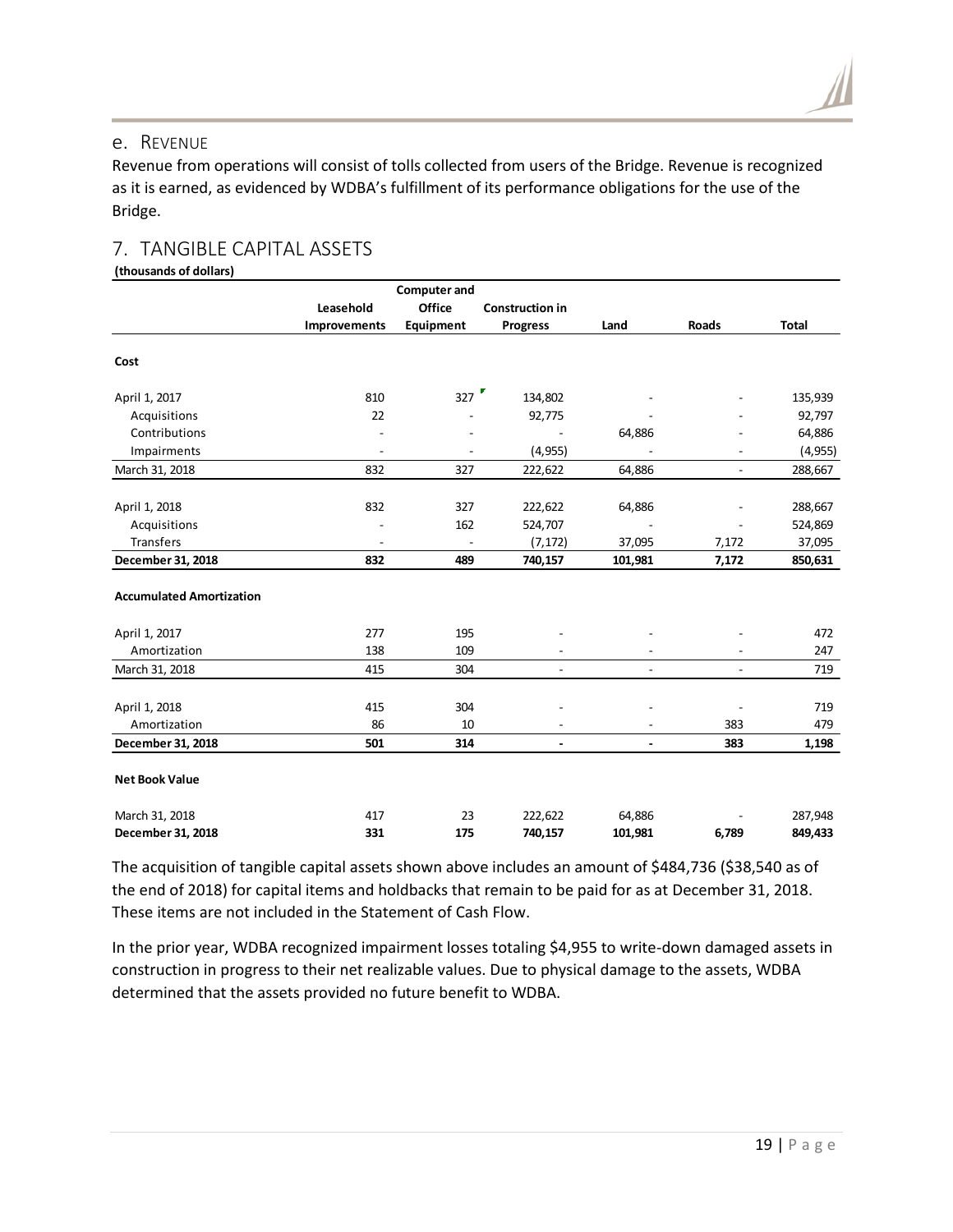### 8. PREPAID EXPENSES

#### **(thousands of dollars)**

|                                            | Dec. 31, 2018 | March 31, 2018 |
|--------------------------------------------|---------------|----------------|
|                                            |               |                |
| Michigan Land Acquisitions                 | 72,185        | 75,388         |
| Michigan Land Acquisitions in Condemnation | 38,305        | 38,853         |
| Prepaid Insurance                          | 23,451        | 3,010          |
| Other                                      | 117           | 350            |
|                                            | 134,057       | 117,601        |

The Michigan Land acquisition is related to payments made to the State of Michigan to fund the purchase of land for the Gordie Howe International Bridge project that will be leased back to WDBA for the life of the bridge. Payments made to purchase land that will not be leased or licensed back to WDBA were expensed in Michigan Land (Note 10).

In the second quarter, WDBA signed a master lease with Michigan for properties in Michigan's possession, as a result \$37.1 million was transferred from prepaid expenses to tangible capital assets.

Where a property cannot otherwise be acquired through voluntary means, MDOT will acquire the property through the condemnation process. Michigan Land Acquisitions through Condemnation represent amounts related to properties in the condemnation process that will be leased back to WDBA by the State of Michigan. Once the court has awarded title of a property to MDOT the amount associated with that property is reclassified to Michigan Land acquisitions.

### 9. CONTINGENCIES

In the normal course of its activities, WDBA is the claimant or defendant or is involved in certain pending claims or lawsuits. To the extent that a future event is likely to occur, and a reasonable estimate of the loss can be made, an estimated liability is accrued and an expense is recorded in the financial statements. It is the opinion of management that the settlement of such matters will not result in any material liabilities to WDBA for the quarter ended December 31, 2018.